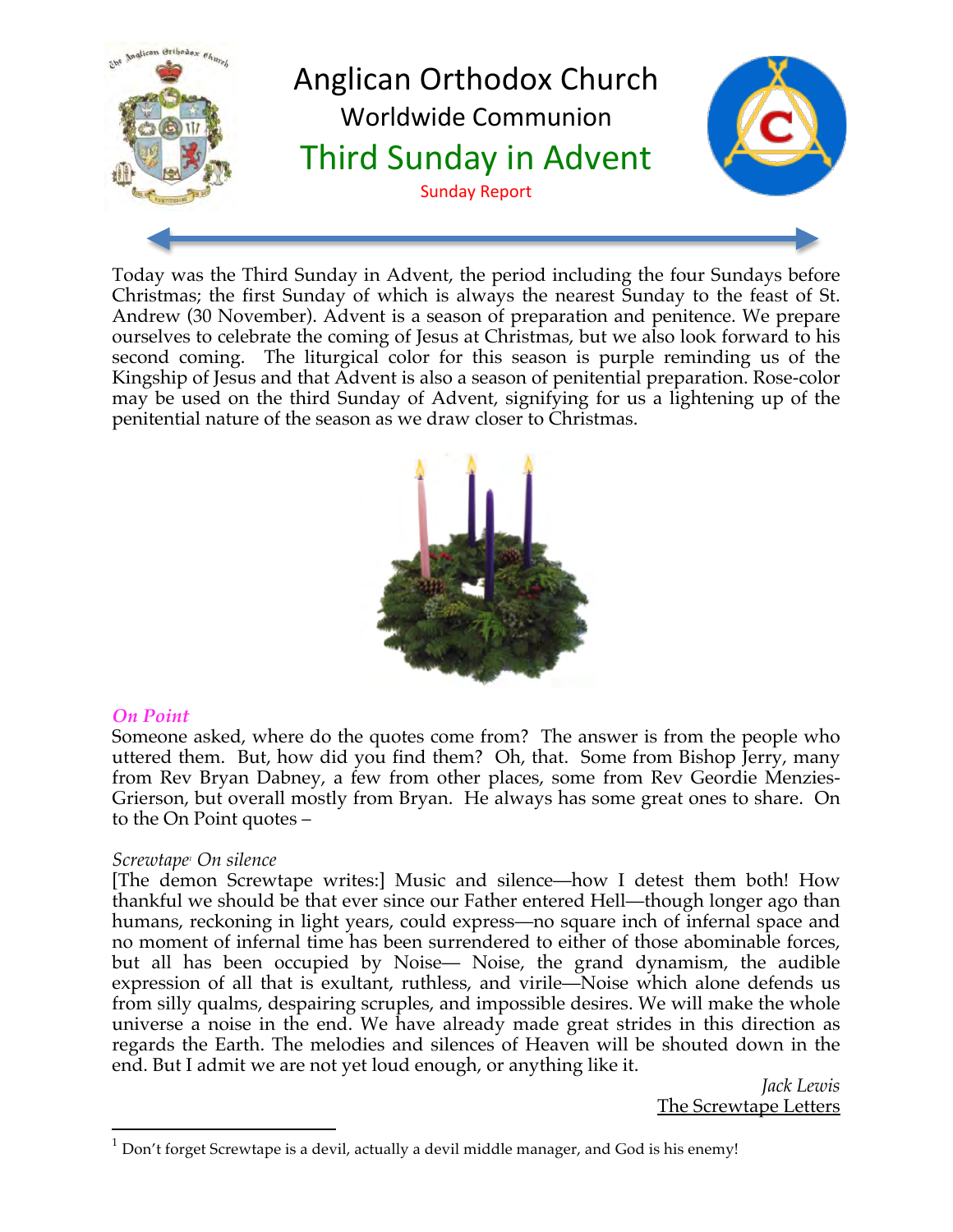#### *Wise Devil*

It is said that a preacher once had a dream in which he was shown the abode of the lost. Here a company of demons were discussing the best means for destroying the souls of men. One said, "I will go to earth and tell them that the Bible is a fable, and not of God." "No, that wont do," said another, "I will go and tell them that there is no Saviour, no Heaven, no Hell." At these words a fiendish smile lit up their faces. "No, continued another, that will fail, you cannot make men believe that." At this the old Serpent arose himself, and remarked, "I will journey leisurely to the world of men. I will tell them that there is a God, a Saviour, a Heaven—yes, and a Hell, too, but I will tell them that there is no need of being in a hurry; take plenty time": and all agreed that he should go.

*625 New Bible Stories and Illustrations*

#### *I want to tell*

At the battle of Williamsburg, a soldier who had the artery of his arm severed by a fragment of a shell, and was fast bleeding to death, saw a surgeon going to the front for orders; and, lifting his bleeding member, cried, "Doctor, please!" The surgeon dismounted, bound up the vessel, and gave all possible relief. As he started on, the man said, "Doctor, what is your name?" The reply was, "No matter." "But, doctor," said the wounded man, "I want to tell my wife and children who saved me.

*625 New Bible Stories and Illustrations*

*Pay as you go*

Too often we... enjoy the comfort of opinion without the discomfort of thought. *John F. Kennedy*

I will sing unto the LORD, because he hath dealt bountifully with me.

*Psalm 13:6*

For there shall arise false Christs, and false prophets, and shall shew great signs and wonders; insomuch that, if it were possible, they shall deceive the very elect.

*St. Matthew 24:24*

How hardly shall they that have riches enter into the kingdom of God.

*St. Mark 10:23b*

There is one body, and one Spirit, even as ye are called in one hope of your calling. *Ephesians 4:4*

Those that bind up their happiness in the favor of men make themselves an easy prey to the temptations of Satan.

*Matthew Henry*

 $17<sup>th</sup>$  and  $18<sup>th</sup>$  century English pastor and author

John the Baptist received a special call from God to begin preaching and baptizing. A message from heaven was sent to his heart and, under the impulse of that message, he undertook his marvellous work. This account throws great light on the office of all ministers of the gospel. It is an office which no man has the right to take up unless he has an inward call from God as well as an outward call from man. Visions and revelations, of course, we have no right to expect. Fanatical claims to special gifts of the Spirit must always be checked and discouraged. But an inward call a man must have before he puts his hand to the work of the ministry. Let it be a part of our daily prayers that our churches may have no ministers except those who are really called of God. An unconverted minister is an injury and burden to a church.

> *JC Ryle*  $19<sup>th</sup>$  century Anglican bishop and author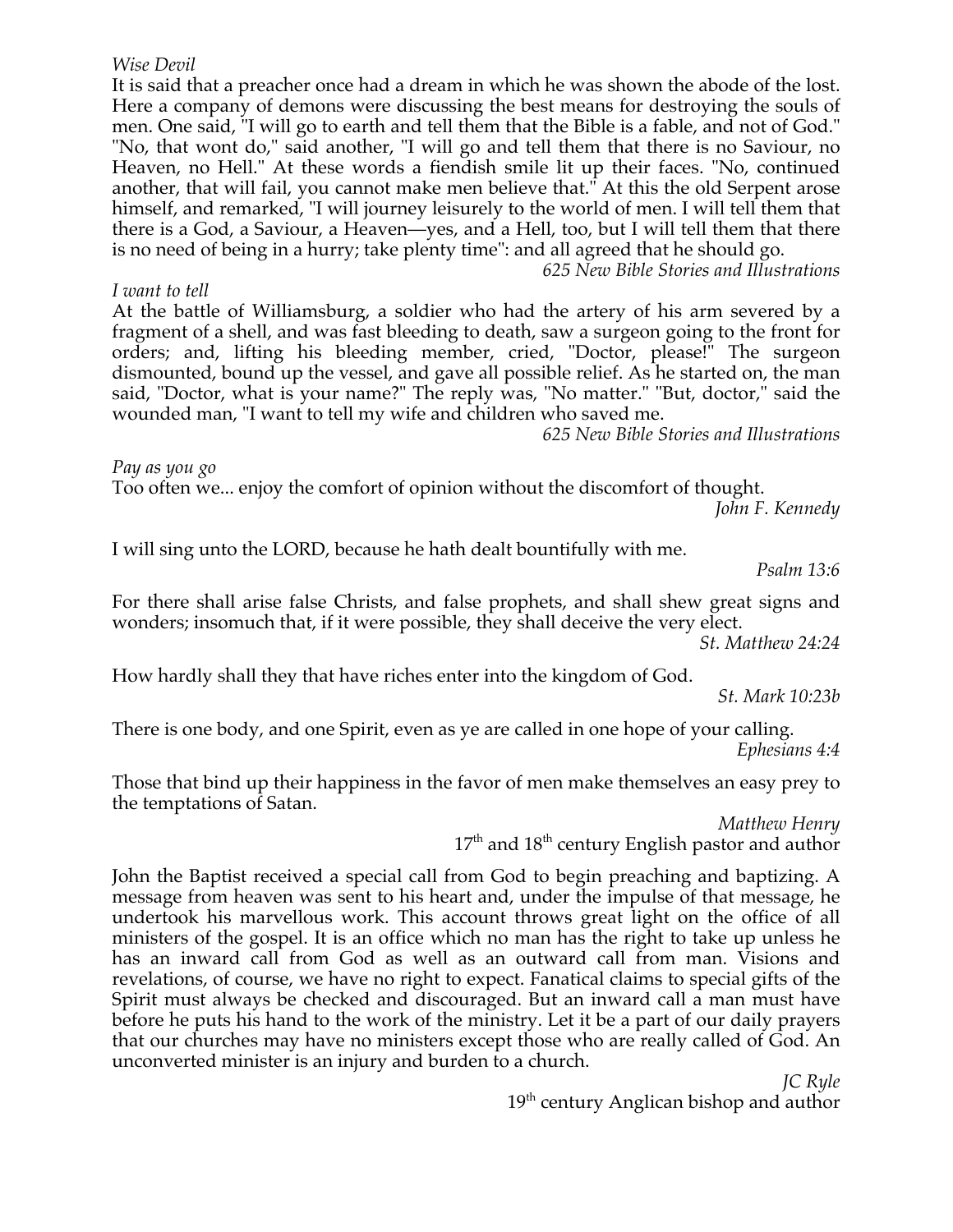Many of the expedients being tried today in the churches to bring new life to the body are evidence of [the] failure to accept the truth of the Bible's teaching about man and the seriousness of sin. What is the good of calling in the doctor if the patient is dead? If we truly believe what the Bible tells us that man is dead spiritually, that only the power of God in the Gospel can save him, what are the churches doing with all these gimmicks? If men will not respond to the gospel they will respond to nothing.

*David N. Samuel*  $20<sup>th</sup>$  and  $21<sup>st</sup>$  century former Presiding Bishop of the Church of England (Continuing) The Church In Crisis, p. 36

What a serene and quiet life might you lead if you would leave providing to the God of providence!

> *Charles H. Spurgeon* 19<sup>th</sup> century English pastor and author Morning and Evening, p. 12

In the midst of this appalling confusion of modern cults and the innumerable sects of Christianity, the Bible, God's living Word of Truth, is the Christian's only sure protection against doctrinal deception and demonic despoliation— the Bible, rightly understood, however, and implicitly obeyed. Satan and his hosts can by-pass human opinions and men's interpretations, but they cannot penetrate the impregnable defense of God's Holy Word!

> *Merrill F. Unger* 20<sup>th</sup> century American Baptist seminarian and author Biblical Demonology, pp. 179-180

What do you believe about the Bible? It is a very simple question. Do you believe that the Bible is truth in every case? The apostle Paul reminded young Timothy that, All scripture is given by inspiration of God. God has proclaimed that the Bible is truth and that it is profitable for doctrine, for reproof, for correction, for instruction in righteousness; that the man of God may be perfect, throughly furnished unto all good works (II St. Timothy 3:16). When man's learning and sensibilities conflict with the plain teaching of the Bible, the devout believer must reject the former in favor of the latter. Nevertheless, I have too often witnessed both individuals and groups who accepted the word of another mortal over the word of God because that person was, in their estimation, learned in a particular field of human endeavor and appeared to have credibility. What does that say about such people? They are in essence putting another created being in the place of God. It is one thing to claim ignorance of certain things found in Scripture; but it is altogether something else to know what the scriptures say and to take a position which is contrary to them. That is arrogance. That is blasphemy.

*Bryan Dabney* Anglican Orthodox Minister

Some advocates of 'sensible' gun control argue that no one needs ... a semi- automatic pistol or rifle ... or a 'high capacity' magazine or a weapon over a certain caliber or which has a certain 'threatening' appearance ... In a free society, the [individual decides] for himself what his needs are ... In an unfree society ... [such is] defined by... those [in power] ... And if those with guns decide you don't need a gun — they will feel free to decide you don't need other things as well. Depend upon it. Need is the intellectualmoral cup of hemlock being offered to the American people. We'll shortly see how many decide to take a sip.

*Eric Peters*  21<sup>st</sup> century American car expert and libertarian If Guns are "Bad"..., 12-19-12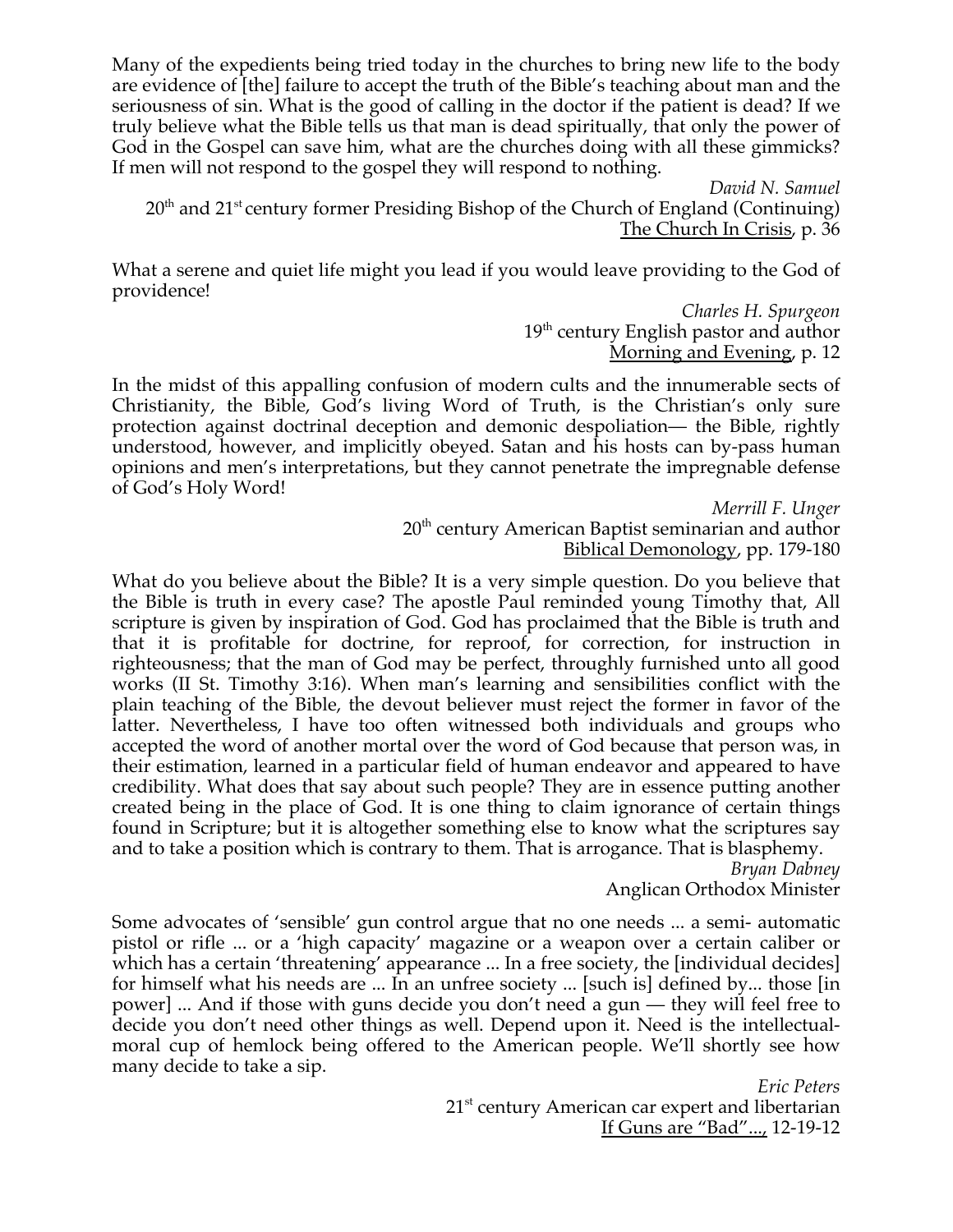There is no peaceful Islam... Radicalization isn't transformational; it's incremental... Radicalization does not go from zero to sixty. It speeds up from sixty to seventy-five. It builds on elements that are already there in the mosque and the household. The term "extremism" implicitly admits that what we are talking about is not a complete transformation, but the logical extension of existing Islamic beliefs... The Muslim teenagers headed to join ISIS did not come out of a vacuum. They came from mosques and families that normalized some degree of Islamic Supremacism and viewed some Muslim terrorists as heroes and role models. It's time for Western governments to admit that the ISIS Jihadist is more the product of his parents and his teachers than of social media Jihadis on YouTube and Twitter. Radicalization doesn't begin with a sheikh on social media. It begins at home. It begins in the mosque. It just ends with ISIS. *Daniel Greenfield*

21<sup>st</sup> century American commentator

The Myth of Muslim Radicalization, 06-18-15

#### *Slavery*

Slavery is such an atrocious debasement of human nature, that its very extirpation, if not performed with solicitous care, may sometimes open a source of serious evils.

*Benjamin Franklin, 1789*

#### *Cellar Rats*

Surely what a man does when he is taken off his guard is the best evidence for what sort of man he is.

*Jack Lewis*

#### *Growing Up*

"Aslan, Aslan. Dear Aslan," sobbed Lucy. "At last." The great beast rolled over on his side so that Lucy fell, half sitting and half lying between his front paws. He bent forward and just touched her nose with his tongue. His warm breath came all round her. She gazed up into the large wise face.

"Welcome, child," he said. "Aslan," said Lucy, "you're bigger." "That is because you are older, little one," answered he. "Not because you are?" "I am not. But every year you grow, you will find me bigger."

> *Jack Lewis* Prince Caspian

#### *Win or Lose*

What we give up for Christ we gain. What we keep back for ourselves is our real loss.  *J. Hudson Taylor*

#### *You lead, I will follow*

It is ours to say what David's followers said to their master: 'We are your servants, ready to do whatever my Lord the King commands.'

*WH Griffith-Thomas*

#### *The Rock on which our Country was founded*

Let me remember, O Lord, the time will come when the trumpet will sound, and the dead shall rise and stand before the judgment seat.

*George Washington*

#### *More of the Rock on which our Country was founded*

If men of wisdom and knowledge, of moderation and temperance, of patience, fortitude and perseverance, of sobriety and true republican simplicity of manners, of zeal for the honour of the Supreme Being and the welfare of the commonwealth; if men possessed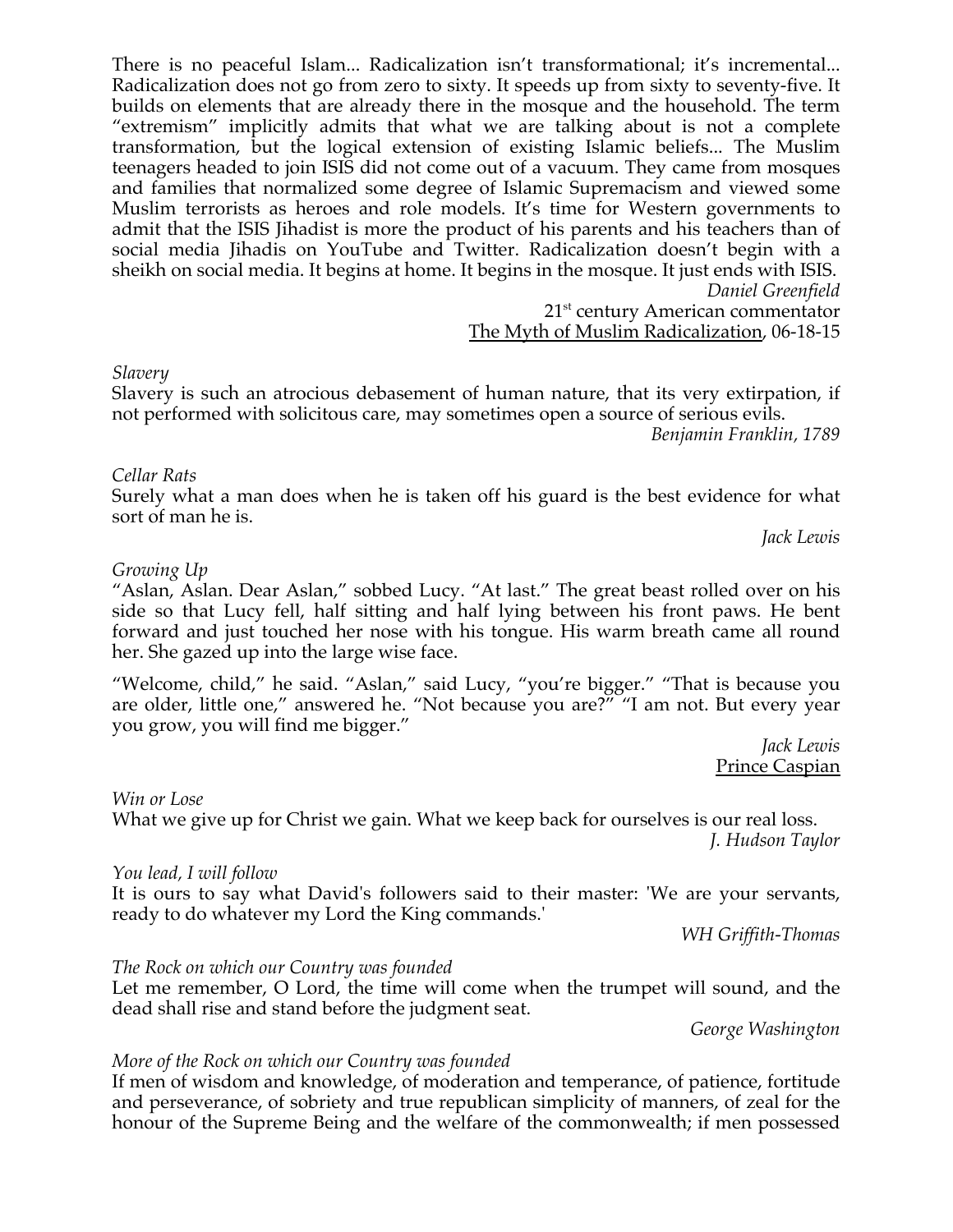of these other excellent qualities are chosen to fill the seats of government, we may expect that our affairs will rest on a solid and permanent foundation.

*Samuel Adams (1780)*

#### *Why?*

If there is anything in my thoughts or style to commend, the credit is due to my parents for instilling in me an early love of the scriptures.

*Daniel Webster*

### *Rules of the Road of Life*

Most successful football players are free to perform at their best only when they know what the expectations are, where the limits stand. I see this as a biblical principle that also applies to life, a principle our society as a whole has forgotten; you can't enjoy true freedom without limits.

#### *Propers*

#### *Coach Tom Landry*

Each Sunday there are Propers: special prayers and readings from the Bible. There is a Collect for the Day; that is a single thought prayer, most written either before the refounding of the Church of England in the 1540s or written by Bishop Thomas Cranmer, the first Archbishop of Canterbury after the re-founding.

The Collect for the Day is to be read on Sunday and during Morning and Evening Prayer until the next Sunday. The Epistle is normally a reading from one of the various Epistles, or letters, in the New Testament. The Gospel is a reading from one of the Holy Gospels, Matthew, Mark, Luke and John. The Collect is said by the minister as a prayer, the Epistle can be read by either a designated reader (as we do in our church) or by one of the ministers and the Holy Gospel, which during the service in our church is read by an ordained minister.

The propers are the same each year, except if a Red Letter Feast, that is one with propers in the prayerbook, falls on a Sunday, then those propers are to be read instead, except in a White Season, where it is put off. Red Letter Feasts, so called because in the Altar Prayerbooks the titles are in red, are special days. Most of the Red Letter Feasts are dedicated to early saints instrumental in the development of the church, others to special events. Some days are particularly special and the Collect for that day is to be used for an octave (eight days) or an entire season, like Advent or Lent.

The Propers are found on Page 93-94, with the Collect first:

# The Third Sunday in Advent *The Collect.*

**LORD** Jesus Christ, who at thy first coming didst send thy messenger to prepare **OLORD** Jesus Christ, who at thy first coming didst send thy messenger to prepare thy way before thee; Grant that the ministers and stewards of thy mysteries may likewise so prepare and make ready thy way, by turning the hearts of the disobedient to the wisdom of the just, that at thy second coming to judge the world we may be found an acceptable people in thy sight, who livest and reignest with the Father and the Holy Spirit ever, one God, world without end. Amen.

The propers for the First Sunday in Advent can be found on Page 90-92:

The First Sunday in Advent *The Collect.*

**LMIGHTY** God, give us grace that we may cast away the works of darkness, and **A LMIGHTY** God, give us grace that we may cast away the works of darkness, and put upon us the armour of light, now in the time of this mortal life, in which thy Son Jesus Christ came to visit us in great humility; that in the last day, when he shall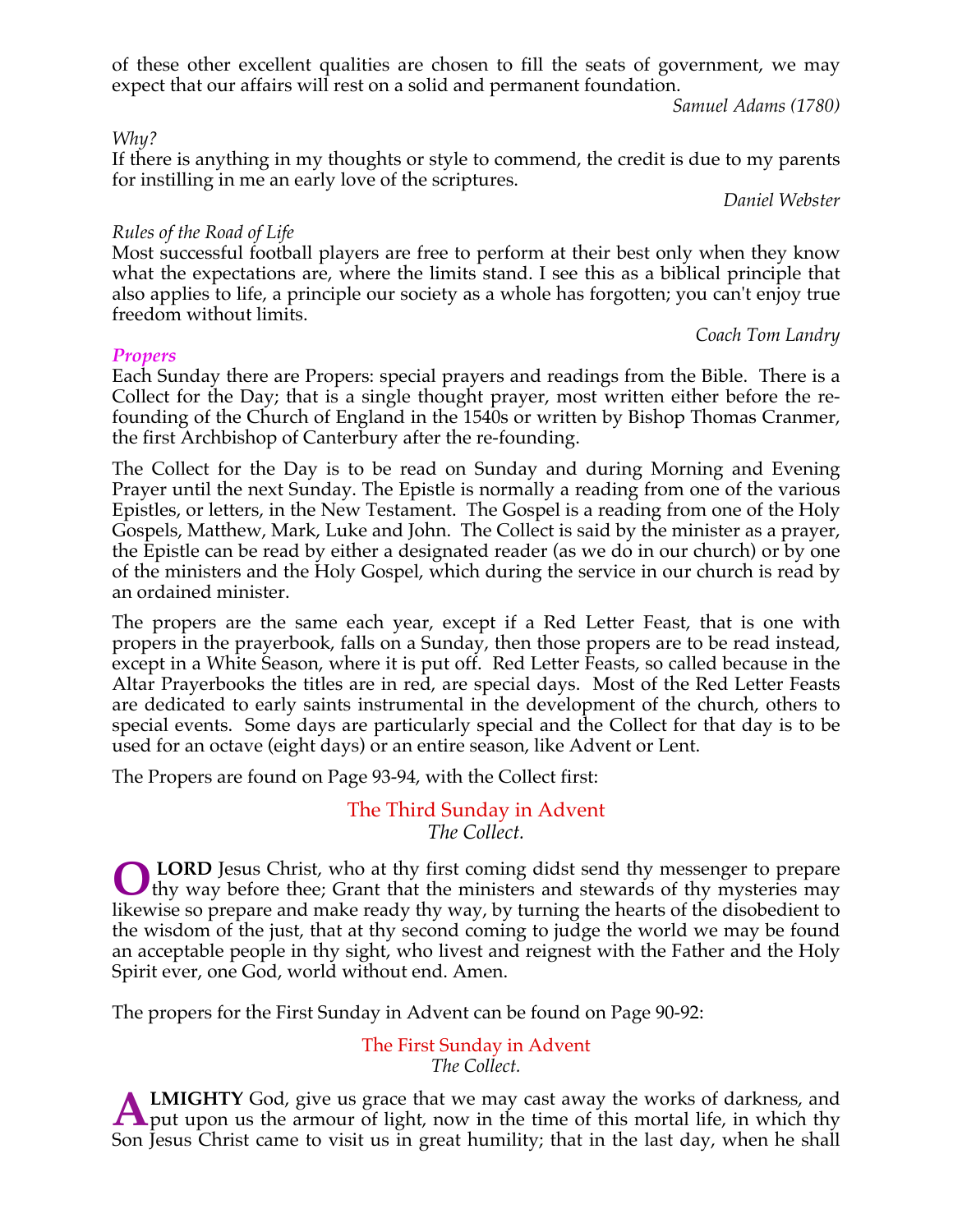come again in his glorious majesty to judge both the quick and the dead, we may rise to the life immortal, through him who liveth and reigneth with thee and the Holy Ghost, now and ever. Amen.

¶ This Collect is to be repeated every day, after the other Collects in Advent, until Christmas Day.

The Epistle for today came from Paul's first letter to the Corinthians, the Fourth Chapter beginning at the First Verse.

Paul calls on those who would be the ministers of Christ and stewards of the mysteries of God to be good and faithful stewards leading their flock rather than commanding from the rear. He tells them not to be fearful of the judgment of man. In fact, he tells he is not concerned of the judgment of men, or even that of himself, but rather that of God. God knows our hearts and when He judges, He "will bring to light the hidden things of darkness, and will make manifest the counsels of the hearts: and then shall every man have praise of God."

Let it be fully understood that when Paul writes of ministers and stewards, he is talking of each of us, not just those who are "ordained ministers." We each must be good and faithful stewards of the gifts God has entrusted to each of us. We each must help those around us benefit from the gifts which are freely given.

**ET** a man so account of us, as of the ministers of Christ, and stewards of the mysteries of God. Moreover it is required in stewards, that a man be found faithful. But with me it is a very small thing that I should be judged of you, or of **ET** a man so account of us, as of the ministers of Christ, and stewards of the mysteries of God. Moreover it is required in stewards, that a man be found faithful. But with me it is a very small thing that I should be jud am I not hereby justified: but he that judgeth me is the Lord. Therefore judge nothing before the time, until the Lord come, who both will bring to light the hidden things of darkness, and will make manifest the counsels of the hearts: and then shall every man have praise of God.

The Gospel for today came from the Gospel according to Saint Matthew, the Eleventh Chapter, beginning at the Second Verse. Now when John the Baptist "had heard in the prison the works of Christ, he sent two of his disciples, and said unto him, Art thou he that should come, or do we look for another?" John was Jesus' cousin and the one who baptized Him and heard God say, THIS IS MY SON IN WHOM I AM WELL PLEASED." Yet, he and the rest of the Jews of the time expected the Messiah to come into Jerusalem in triumph, sit in the temple and rule, commanding, nay compelling the Romans to leave. No doubt marveling at the question, for it was asked of Him who had performed countless genuine miracles, healing the blind, the deaf the lame, "Jesus answered and said unto them, Go and shew John again those things which ye do hear and see: the blind receive their sight, and the lame walk, the lepers are cleansed, and the deaf hear, the dead are raised up, and the poor have the gospel preached to them. And blessed is he, whosoever shall not be offended in me." As John's disciples parted, Jesus talked to those about him. He asked them concerning John, "What went ye out into the wilderness to see? A reed shaken with the wind? But what went ye out for to see? A man clothed in soft raiment? behold, they that wear soft clothing are in kings' houses. But what went ye out for to see? A prophet?" He was counseling them, trying to help them fully understand the implications of what was around them. He was there! So, he explained that John was not "just" a prophet, but the messenger of God, the man with the flag running before the locomotive. He went on, "For this is he, of whom it is written, Behold, I send my messenger before thy face, which shall prepare thy way before thee." Because Jesus came into this world, not to be the King of the Present, but rather the King of that to Come.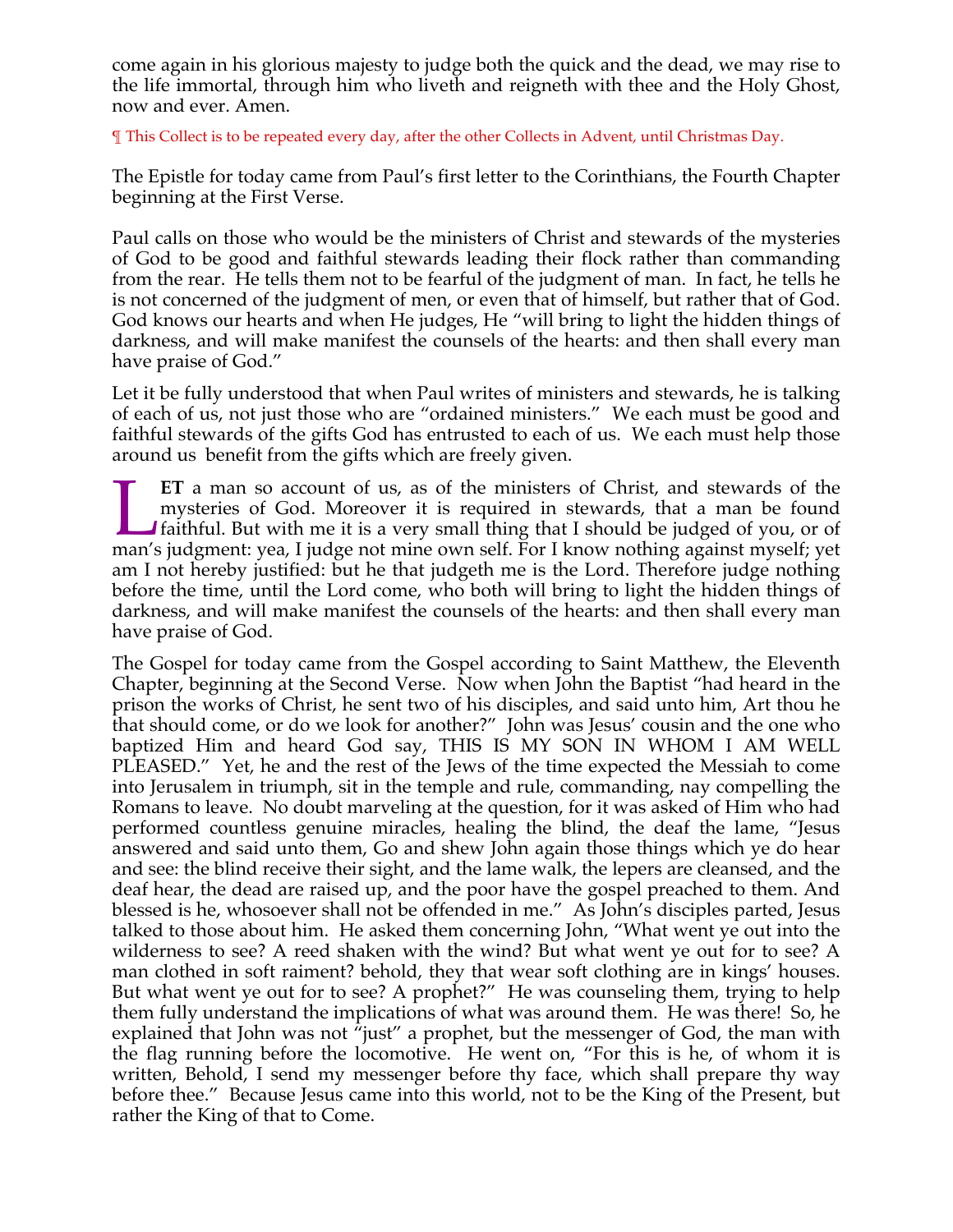**OW** when John had heard in the prison the works of Christ, he sent two of his disciples, and said unto him, Art thou he that should come, or do we look for another? Jesus answered and said unto them, Go and shew John again those **the Music See South And See South And See South See South And See South And See South See South See South And See: the blind receive their sight, and the lame walk, the sent for the lame walk, the set of the lame walk, th** lepers are cleansed, and the deaf hear, the dead are raised up, and the poor have the gospel preached to them. And blessed is he, whosoever shall not be offended in me. And as they departed, Jesus began to say unto the multitudes concerning John, What went ye out into the wilderness to see? A reed shaken with the wind? But what went ye out for to see? A man clothed in soft raiment? behold, they that wear soft clothing are in kings' houses. But what went ye out for to see? A prophet? yea, I say unto you, and more than a prophet. For this is he, of whom it is written, Behold, I send my messenger before thy face, which shall prepare thy way before thee.

#### *Sermon - Rev Jack Arnold*

#### *Church of the Faithful Centurion - Descanso, California*

Today's sermon brought the Collect, Epistle and Gospel together and is partly contained in the forewords above.

# The Third Sunday in Advent *The Collect.*

**LORD** Jesus Christ, who at thy first coming didst send **O** LORD Jesus Christ, who at thy first coming didst send thy messenger to prepare thy way before thee; Grant that the ministers and stewards of thy mysteries may likewise so prepare and make ready thy way, by turning the hearts of the disobedient to the wisdom of the just, that at thy second coming to judge the world we may be found an acceptable people in thy sight, who livest and reignest with the Father and the Holy Spirit ever, one God, world without end. *Amen*.



#### The First Sunday in Advent *The Collect.*

**LMIGHTY** God, give us grace that we may cast away the works of darkness, and **A LMIGHTY** God, give us grace that we may cast away the works of darkness, and put upon us the armour of light, now in the time of this mortal life, in which thy Son Jesus Christ came to visit us in great humility; that in the last day, when he shall come again in his glorious majesty to judge both the quick and the dead, we may rise to the life immortal, through him who liveth and reigneth with thee and the Holy Ghost, now and ever. *Amen*.

¶ This Collect is to be repeated every day, after the other Collects in Advent, until Christmas Day.

In the Collect for the Third Sunday in Advent, we are referred to as the ministers and stewards (caretakers) of the mysteries of God: the Scriptures and His Word. We ask for help in getting the hearts of the disobedient, by the wisdom of the just, to turn and look to the Kingdom of God for answers and not this world. In view of the recent events, how timely can this prayer be? When we look to the world for solutions, we find the solutions of this world. This world, ruled by the Prince of this world, the Prince of Air, the devil himself! But, what will people think when we reject worldly solutions to worldly problems. There is an answer for that, conveniently following the Collect.

In the Epistle, Paul says that we must not fear of what others would think of us, but rather be concerned about what God would think of what we are doing and what direction He wants us to go in. Rather than fear man, we must switch to fearing God,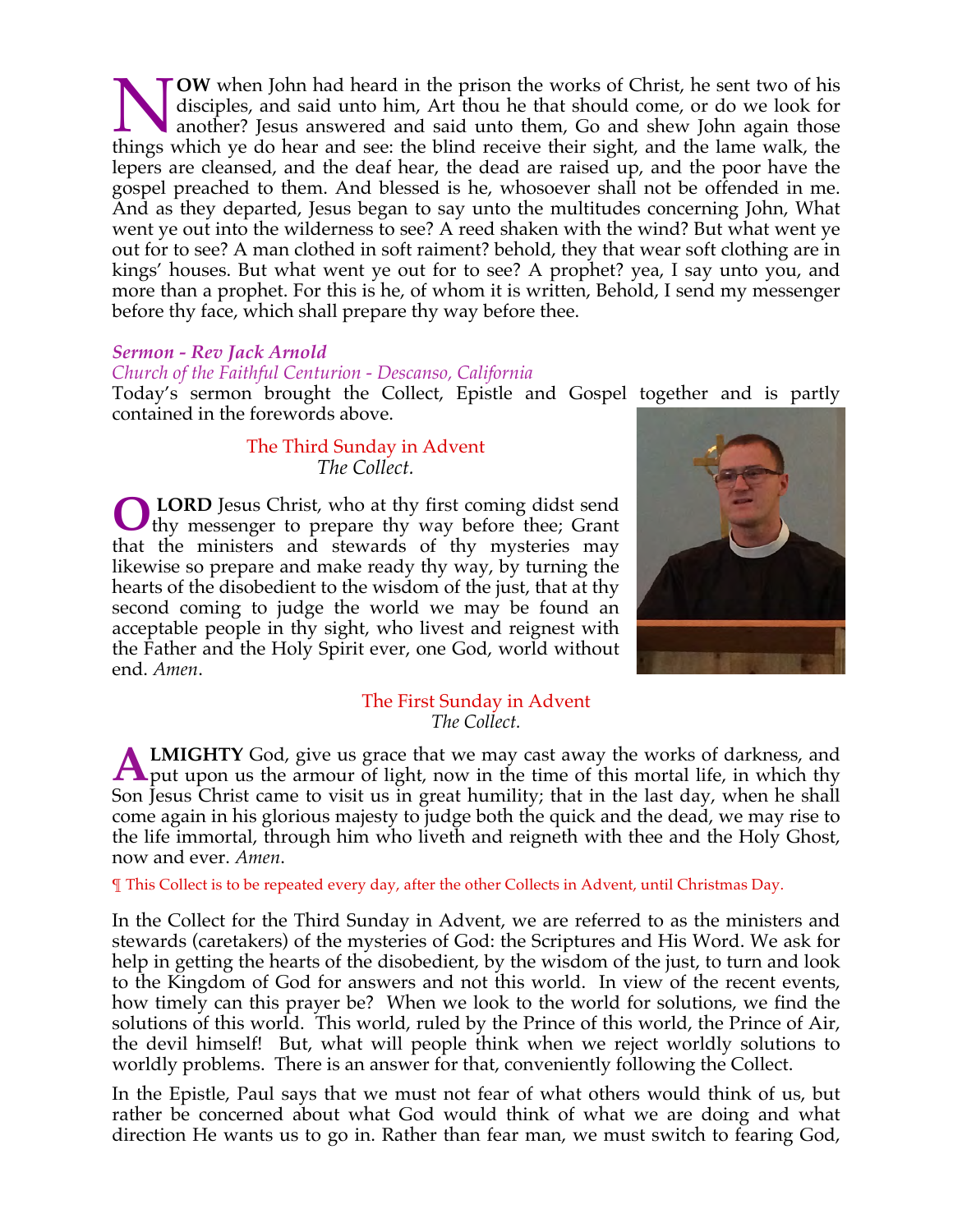and doing what He wants. Then perhaps maybe, some in this world will see what we are doing for Him and come to know Him and join Him. We will never get anywhere if we follow the ways of this world. As in John 1:11-13 "He came unto His own and His Own received him not. But as many as received Him, to them he gave the power to become the Sons of God, even to them that believe on His name. Which were born, not of blood, nor of the will of the flesh, nor the will of man, but of God."

If we are born of God, then it is He to whom we must return and not man. As the verse from John points out, even Jesus came to us and we refused him, so how can we expect any better treatment from man, than of God Himself, who came down for us? But the next part of the verse, tells us what we will get if we join with him. He gave us the power to become the Sons of God, as we are His adopted children. He is giving us our eternal inheritance, if we will but follow Him. We are going to get an absolutely wonderful reward, if we do our very best to follow Him. The treatment we receive in this world will pale in comparison to the treatment God will give us in the next world if we but do our very best to follow Him. He has given us the power to become the Sons of God, we are God's adopted children. This is a power greater than any in this world not of God's Hands. This is a power which cannot be taken away from us, as we are tightly in God's Hand. The enemy cannot pluck us out of God's grasp, once we have willingly joined ourselves to God through the help of the Holy Ghost. We need the unifying spirit of the Holy Ghost to help us understand the concepts of Scripture and not only to understand them, but to follow them. With the help of the Holy Ghost, we can understand what we are to do and more than that, we will be able to apply the concepts we learn from Scripture in our every day lives.

In the Gospel, Christ asks the crowd of what they expected to see? Some great big flashy sign He was going to overthrow the Romans and unite the Jews to conquer the world? No, He did not come to do this, for that would be only a temporary and in fact temporal thing to rule the world. He came for far more than that; to prepare our hearts for eternity and change us from unjust to just creatures, worthy of God's creation and His Hands. He came to mould and to shape us from being roughly made to something very valuable. He came to transform us from death to being truly alive in all of the senses of the word.

To be worthy of the charge and care of His mysteries, we must willing to listen to Him and do whatever we need to do to line ourselves up with what He wants for us, not what we want for ourselves. We must think of others, instead of thinking of ourselves all the time. I must confess that I am guilty of this, but I am always working on trying to reverse this, as we must, in order to walk with Him. We must be willing to never give up and persevere; if we follow this, we will keep getting better and better all the time.

Life is a continual process of learning in every aspect of our lives, not least of these aspects is our spiritual growth and development. The Japanese have a word for this, introduced into their industry by the American engineer W. Edwards Deming, **Kaizen** (改善) that is to say continuous improvement. Never perfect, but always endeavoring to improve. Day by day. Our goal is to make the next day better than the last. This is how we must continually develop as Christians.

To care for the mysteries of God properly, we must keep learning in our spiritual lives and if we do this, we will keep growing more and more every day. Reading the Scriptures is one way to further our spiritual development, as well as helping others without thought for ourselves. We must keep doing a combination of these and similar things, if we expect to be able to facilitate our spiritual growth and change the minds of the disobedient and the unjust. We have to undergo our spiritual rebirth before we can help to transform others and to serve others. We need to have the mental state that only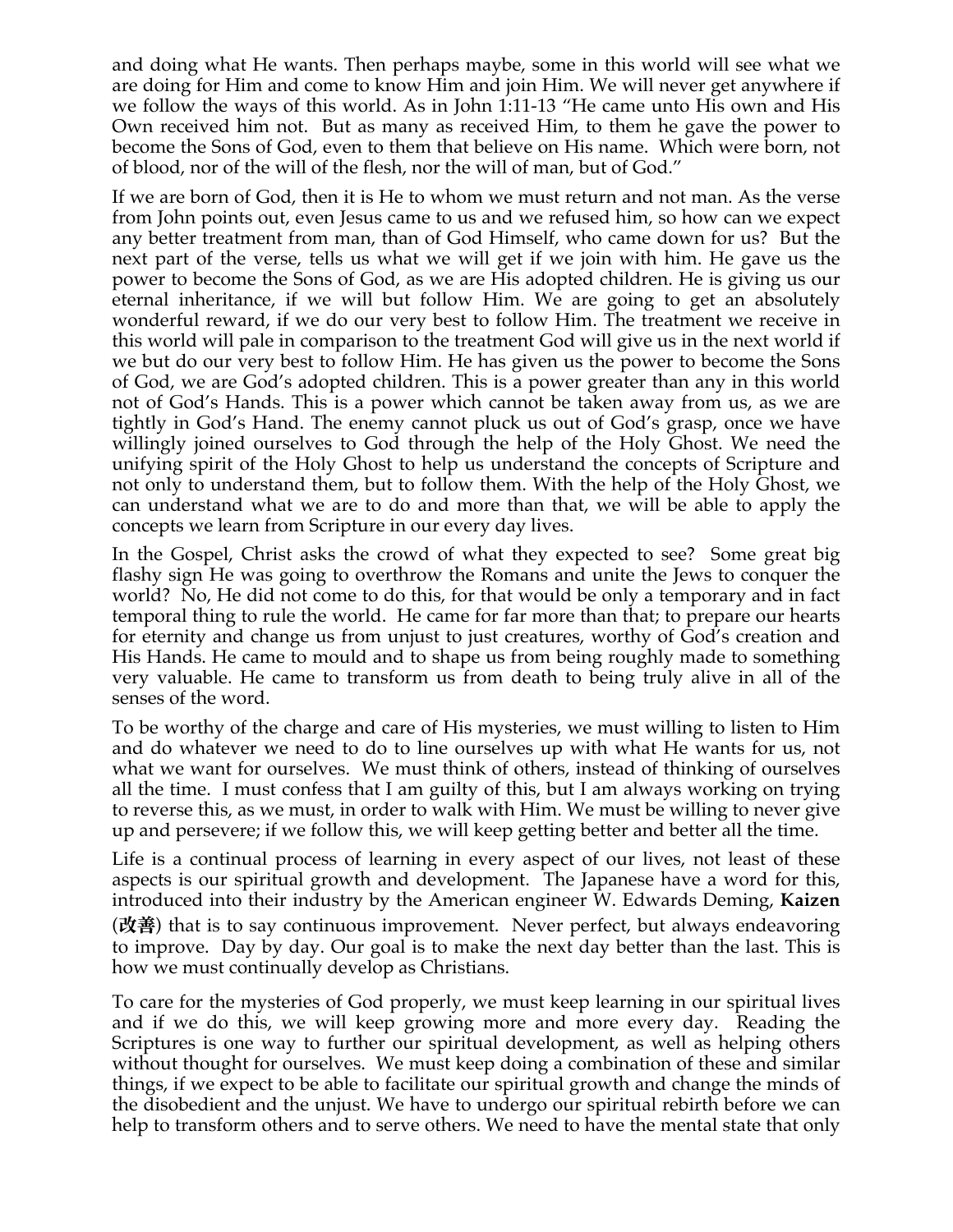the Holy Ghost can give us, to do this. We must keep trying our best to improve and learn from the Scriptures and the Holy Spirit and to trust in God and dread naught.

As He came to change us for the better, Paul and the Collect remind us to do the same for the others. We have to keep trying to help our friends and family and to do our best to do so, while shining the light of Christ as His ambassadors. We know not what seeds we plant when we perform such actions and in a future time they may bear fruit. We must not try and rush the work of the Holy Spirit, who works on God's time and not that of our own time. All good things will happen in due course. If we do our part by planting the seed, the Holy Ghost will nurture and develop this seed to bear fruit. We must put our hearts and minds together and think about what God wants us to do in the end rather than what we want to do. Put God first and all will be well, is what can be taken from today's collects and lessons, ultimately. We must be willing do to this, then we can be properly caring for the mysteries of God.

Heaven is at the end of an uphill trail. The easy downhill trail does not lead to the summit.

The time is now, not tomorrow. The time has come, indeed. How will you ACT?

It is by our actions we are known.

# **Be of God - Live of God - Act of God**

*Roy Morales-Kuhn, Bishop and Pastor - St. Paul's Anglican Church - Anglican Orthodox Church*

Bishop Roy is pastor of the biggest AOC parish West of the Mississippi and is in charge of the Diocese of the Epiphany.

**Third Sunday in Advent** *The Word was Fulfilled* Psalm 85 • Mal. 3: 1-5 & Ch 4 • Luke 1:1-25

# The Third Sunday in Advent *The Collect.*

 **LORD** Jesus Christ, who at thy first coming didst **O** LORD Jesus Christ, who at thy first coming didst send thy messenger to prepare thy way before thee; Grant that the ministers and stewards of thy mysteries may likewise so prepare and make ready thy way, by turning the hearts of the disobedient to the wisdom of the just, that at thy second coming to judge



the world we may be found an acceptable people in thy sight, who livest and reignest with the Father and the Holy Spirit ever, one God, world without end. *Amen*.

> The First Sunday in Advent *The Collect.*

**LMIGHTY** God, give us grace that we may cast away the works of darkness, and **A LMIGHTY** God, give us grace that we may cast away the works of darkness, and put upon us the armour of light, now in the time of this mortal life, in which thy Son Jesus Christ came to visit us in great humility; that in the last day, when he shall come again in his glorious majesty to judge both the quick and the dead, we may rise to the life immortal, through him who liveth and reigneth with thee and the Holy Ghost, now and ever. *Amen*.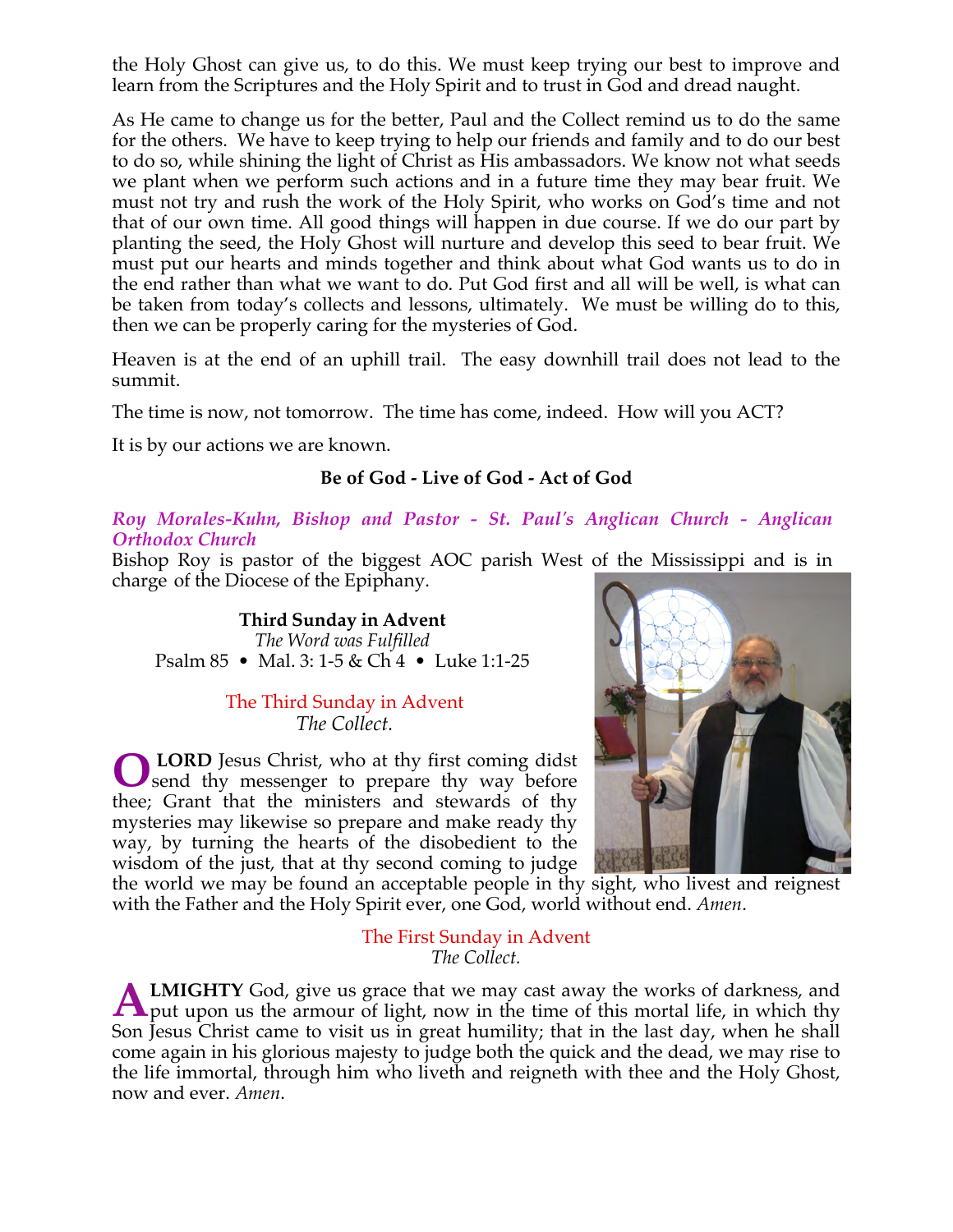As we reflect on these passages of the Word of God selected for this the Third Sunday in Advent...think fulfillment. The Word was fulfilled in the birth of Jesus those long years ago, time and again we have been pointed to this event in history, now it is done. One of the interesting things that happened during this first coming, the birth of Christ; it happened, some people were aware of the event, others went about their day to day lives without any clue to the happenings.

Look at the last couple of verses of Psalm 85, vs 8 - 13

<sup>8</sup> I will hear what God the Lord will speak: for he will speak peace unto his people, and to his saints: but let them not turn again to folly.

<sup>9</sup> Surely his salvation is nigh them that fear him; that glory may dwell in our land.

<sup>10</sup> Mercy and truth are met together; righteousness and peace have kissed each other. <sup>11</sup> Truth shall spring out of the earth; and righteousness shall look down from heaven. <sup>12</sup> Yea, the Lord shall give that which is good; and our land shall yield her increase.

13Righteousness shall go before him; and shall set us in the way of his steps.

Notice the key phrases: Peace and salvation; Love and faithfulness; Righteousness and peace; Faithfulness and righteousness

And then an interesting promise; *Yea, the Lord shall give that which is good; and our land shall yield her increase. Righteousness shall go before him and shall set us in the way of his steps.*

In this verse as well as in Malachi both refer to John the baptizer, the cousin of Jesus; elsewhere we can read passages that speak of preparing the way of the Lord.

Ironically, a group of pagans well East of Bethlehem will pour over all types of sacred script to see what might be revealed in an astronomical happening. I speak of the Magi. They had been watching the heavens as they generally did when they noticed a new light, a new star, so they try to figure out what it means and are able to surmise that it was announcing the birth of a king. Interestingly enough, God didn't always use His word, there were signs and wonders, "...the Heavens declared the Glory of God..." as the 19<sup>th</sup> psalm begins.

As People of the Book, the Hebrews should not have been ignorant, unless someone wasn't teaching them. Zechariah, John the baptizer's father, knew the birth of his son was special, he will sing his song of praise. Simeon, an extremely elderly and righteous man, will approach the earthly parents of Jesus at the temple grounds, when they came to present Jesus at the temple, and will praise God for allowing him to see the Salvation of Israel in the person of this baby Jesus.

We can see that there were people in Jesus early life who did understand who he was, they did understand why he was here. But you also notice that the Spirit of God was upon them, they didn't do this on their own. They did need the illumination of the Holy Spirit to allow them to see what was before them.

So how do we reveal Christ to others ? In today's world there are many silent and noninvasive ways to let others know that Jesus Christ is in control of your life. You can live a life to the best of your ability or you can ask God to use you to the best of the talents that He gave you; the latter would be by far the better way. This being that Christ living through us is far more powerful than anything we can do, in thought, word, or deed. We can share God's love with others without having to beat anyone over the head with a Bible. We can show others that God is in us by example, by trying to be the person that God would have us to be, and most especially asking God to forgive us and renew us DAILY in the likeness of His Son, Jesus Christ.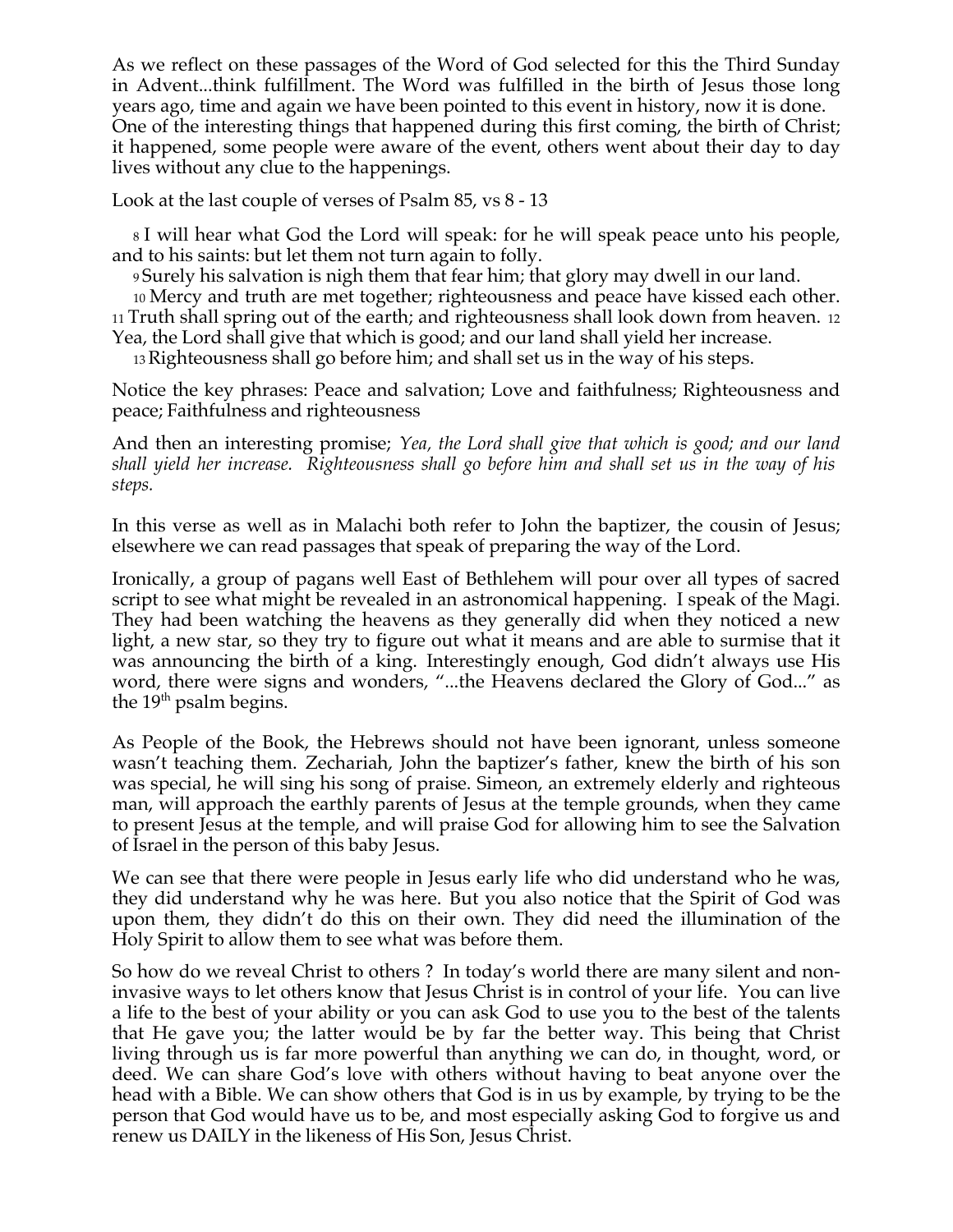It isn't easy. There are plenty of things, events, people, and others issues that can make us angry, discouraged, depressed, or just down right unchristlike. It is so much easier to give in to our self and not try to behave or be Christ like. We must pray daily for a renewed spirit of faithfulness and a renewed sense of our total inability to do it ourselves, we need His help to do the job.

Let us pray:

**LMGHTY** God please help us to relate and understand your Word and to **ALMGHTY** God please help us to relate and understand your Word and to translate it in this season of hyper busyness, let us try to pause and reflect on the great Gift that You sent us, the perfect, once and for all sacrifice for our sins, the only begotten Son of God, Jesus Christ our Lord and Redeemer. We ask that you be with all those who are lonely, afraid, cold, hungry, and without salvation, bringing them the Light of the World, most especially at this time of the year.

Help us to be the bearers of Good News, to be a small light in the great darkness that surrounds us, to make us salt and light to the world. These things we ask in the Name of the Father, Son, and Holy Spirit. *Amen*

# ✟

# *Rev Bryan Dabney of Saint John's Sunday Sermon*

We are fortunate to have Bryan's Sunday Sermon. If you want people to come to The



Truth, you have to speak the truth, expouse the truth and live the truth. This is really a good piece and I commend it to your careful reading.

# **Third Sunday in Advent**

Our sermon today comes from the Old Testament book of Nahum. It is a follow-on to Jonah's by some 150 years as both men were given to preach about Nineveh: a notorious middle

eastern city that was located on the banks of the Tigris River in what is now northern Iraq. But where Jonah's message concerned God's mercy and acceptance of a penitent sinner; Nahum message was about God's judgment on Nineveh as it had returned to its former ways of sin and wickedness.

Now, you won't hear any voices rising in support of the Assyrians. By all accounts, they were generally loathed by their neighbors and Nahum's message of their coming destruction would have been welcomed by all of the peoples of that region, so just a bit of background might be useful at the juncture.

The Assyrians were a Semitic people who began their conquest of Mesopotamia during the  $9<sup>th</sup>$  century BC. They were believed to have been the first people to organize their armies into units much like our modern division which contained specialized field units such as infantry, cavalry, engineers, and quartermaster. They were also believed to have been the first people to have practiced the art of psychological warfare via their use of terror and mayhem to induce their foes to surrender without a fight. The Assyrian king, Ashurnasirpal had the following account recorded which described his gruesome tactics: "I flayed all the chief men... I covered the pillar with their skins... some I impaled... on stakes... I burned [them] with fire... I took living captives... I [mutilated them]... the city I destroyed, I devastated." As Professor Thomas Africa noted in his work, The Ancient World, p. 44, "Such spectacles produced an immediate effect: but Ashurnasirpal had established a precedent in ferocity that obliged his successors to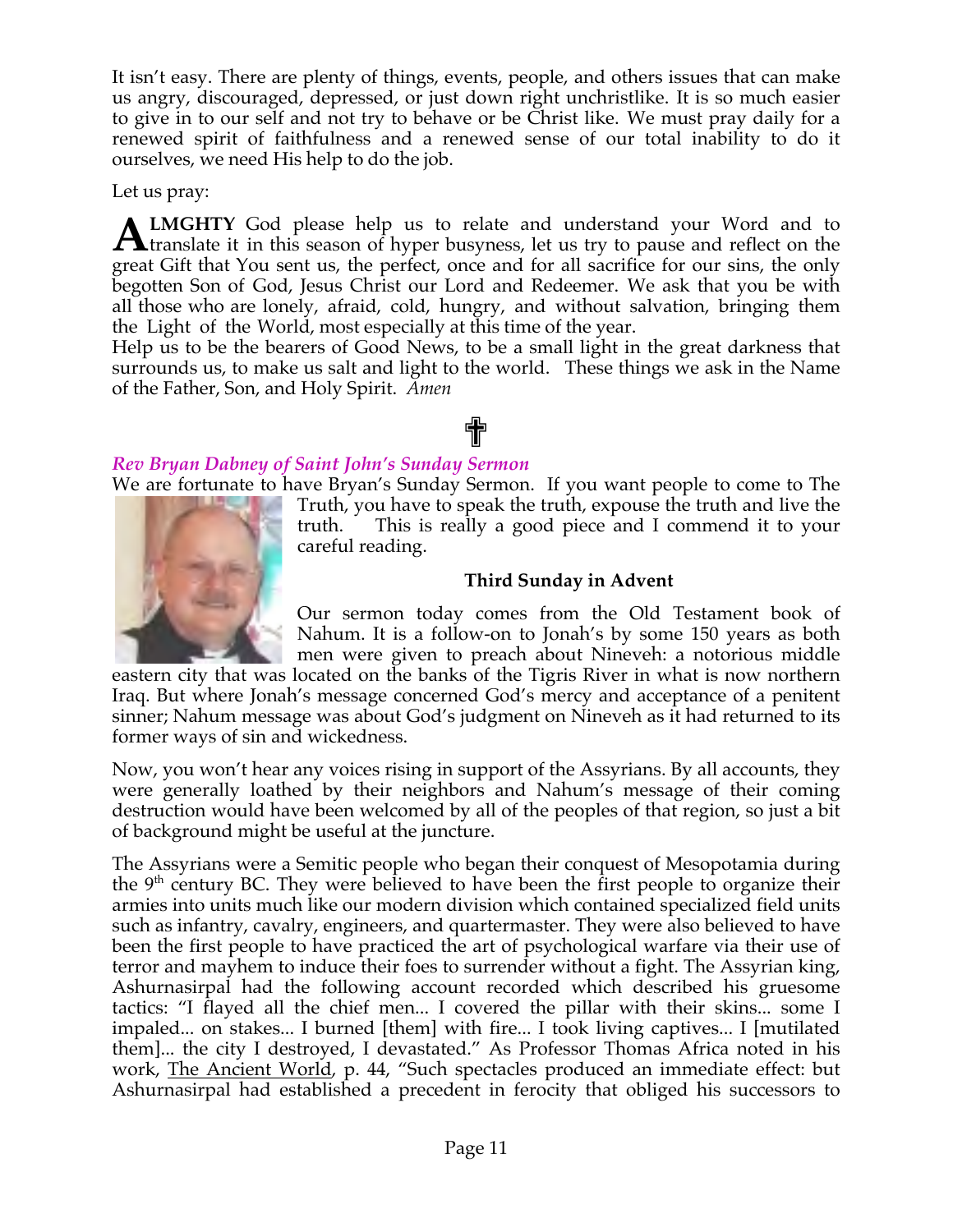continue atrocities which only made their victims lust for revenge. The frightful Assyrians continually faced rebellions."

So, yes, there was a popular sentiment in the Fertile Crescent from the  $9<sup>th</sup>$  century until the end of the  $7<sup>th</sup>$  century BC that the Assyrian Empire ought to "dry up and blow away."

When Jonah preached at Nineveh, the Assyrian Empire had come on the world stage as a force to be reckoned with. But the fact the that from the king right down to the lowest subject in that great city repented at his preaching is a testimony to the power of God's word presented by his appointed — but less than willing— witness. Jonah was angry that God's word had such an effect on that city. Still, God's mercy was extended to a Gentile people upon their heart-felt recognition of their sins and their sorrow over them before God.

But for Nahum, the message was not a calling to repentance but one of destruction. Notice the opening words of Nahum (1:1), The burden of Nineveh... for anytime God uses this phraseology, it refers to an approaching terrible and unavoidable judgment. Nineveh's burden was its heavy load of sins for which God would hold them accountable. As God had been gracious to spare them on account of their repentance in Jonah's time; nevertheless by the time of Nahum, they had forged an even greater chain of wickedness (to use a Charles Dickens' expression from his Christmas Carol).

Consider also verse 2, God is jealous, and the LORD revengeth; the LORD revengeth, and is furious; the LORD will take vengeance on his adversaries, and he reserveth wrath for his enemies. Notice the repetition in this verse. Normally stating such only once in a chapter or book is sufficient, but when the message is immediately repeated, it compounds the notion above the norm. He is God and there is no other. He hears and sees everything. Every evil, every idle word, every wicked thought, every wicked glance of the eye. Every lying word and false teaching, God has seen and heard it all. And so every tear, every unkindness, every broken heart, and every physical violation will be on record with him. Therefore, true vengeance belongs to him. He will punish evildoers and avenge those of his own who have been victimized by the wicked.

In verse 3, we learn that God is slow to anger, and that he will not at all acquit the wicked. The Assyrians had butchered and plundered their way across Mesopotamia even as far as Egypt to the west. They had carted away most of the inhabitants of the northern kingdom of Israel, and had attempted to conquer the kingdom of Judah. God preserved the southern kingdom because they at least had a few righteous kings where the northern kingdom had none. Still, God knows how to reserve the wicked for the day of judgment and to deliver his own out of their snare if it be agreeable to his will and purpose. His reservation of the wicked for judgment speaks of God's righteous nature. His judgment will come upon all who have sinned without due consideration for its consequences, and who have not attained the means of salvation. For such there will be neither pity nor lessening of his verdict (II St. Peter 2:9). And so Nineveh fell to a coalition of Medes, Persians and Chaldeans in 612 BC which the prophet Nahum (3:18-19) prophesied ahead of time saying, Thy shepherds slumber, O king of Assyria: thy nobles shall dwell in the dust: thy people is scattered upon the mountains, and no man gathereth them. There is no healing of thy bruise; thy wound is grievous: all that hear the bruit [rumour] of thee shall clap the hands over thee: for upon whom hath not thy wickedness passed continually?

Returning to Nahum chapter 1, we find in verse 7 that The LORD is good, a strong hold in the day of trouble; and he knoweth them that trust in him. This is a common theme in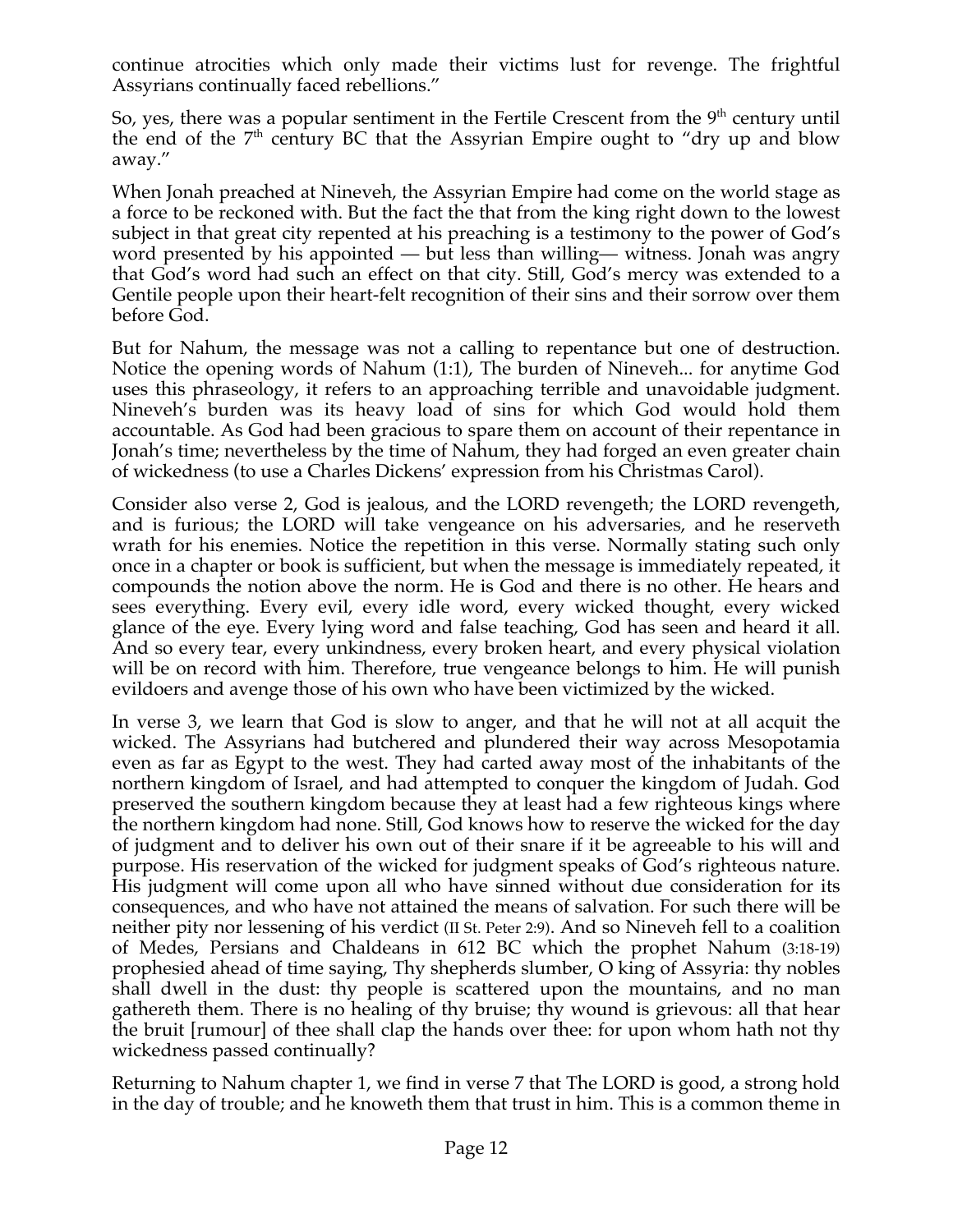both testaments of the Bible. God is indeed good and will be a place of refuge for those who trust in him (see Psalm 46:1-11). Our Lord has gone before us into heaven to prepare a place for us (St. John 14:2-3), and until he comes again, we are expected to abide in his word. We are to trust him who is our strength, shield and sure defense as we pass through the troublesome times of this mortal life. As one friend of mine has said, "We are either entering a storm, in the midst of it, or passing out of it and headed toward another one." We have not been promised a smooth journey only that with God's guiding Spirit, we will have the comfort of his presence in this life, and the assurance that we will make that safe harbor of his kingdom.

And so the lesson for us is this: God will remember the evil of the wicked, and will eventually bring his judgment upon them. But for his servants, he will be our strong hold— a mighty fortress— preserving us as he has promised in his word. May God lead you and preserve your whole spirit, soul and body unto the day of Christ's glorious appearing.

Let us pray,

**ATHER**, make of us vessels fit for thy use via the power of the Holy Ghost; that we **FATHER**, make of us vessels fit for thy use via the power of the Holy Ghost; that we being so conformed to thy will would carry to others the truth of thy word written; and these things we ask in the name of thy Son, our Saviour, Jesus Christ. *Amen*.

Have a blessed week, Bryan+

# *After Church Hospitality*

We would like some pictures of your after service gatherings. Come on! Help out!

# *People in our Prayers* - http://faithfulcenturionprayerteam.blogspot.com/ **Why? Prayer is an extremely important activity.**

It is not that God knows not our needs, for He surely does. Yet, Jesus commanded us to ask God for those same needs. In addition to the obvious of asking God for help, offering thanksgiving and the like, prayer helps us focus our thoughts on how we might do God's work.

The Prayer Team of the Anglican Orthodox Church was established to help our members and fellow Christians pray for those in need and to give thanks as well for the blessings we have been granted.

# **Who can be on the list? Do I have to be a member of the Anglican Orthodox Church to be prayed for?**

No! The only qualification to be on the list is that you want our prayer team to pray for you. We are Christians and are happy to pray for you, no matter who you are. If you want help from God, you are our kind of people.

# **What is the commitment from the prayer team?**

Each member of the team will pray for the desired outcome at last once per day.

# **How do I get myself or someone else on the prayer list?**

You can email one of the prayer team leaders: Jack - jack@faithfulcenturion.org or Dru dru@ faithfulcenturion.org, or call the office at (619) 659-3608 or fill out a prayer card at your church.

# **What should I ask for?**

Depends on what you want. Some people merely want God to be asked to heal their ills and be mentioned by their first name, others want a specific outcome and / or have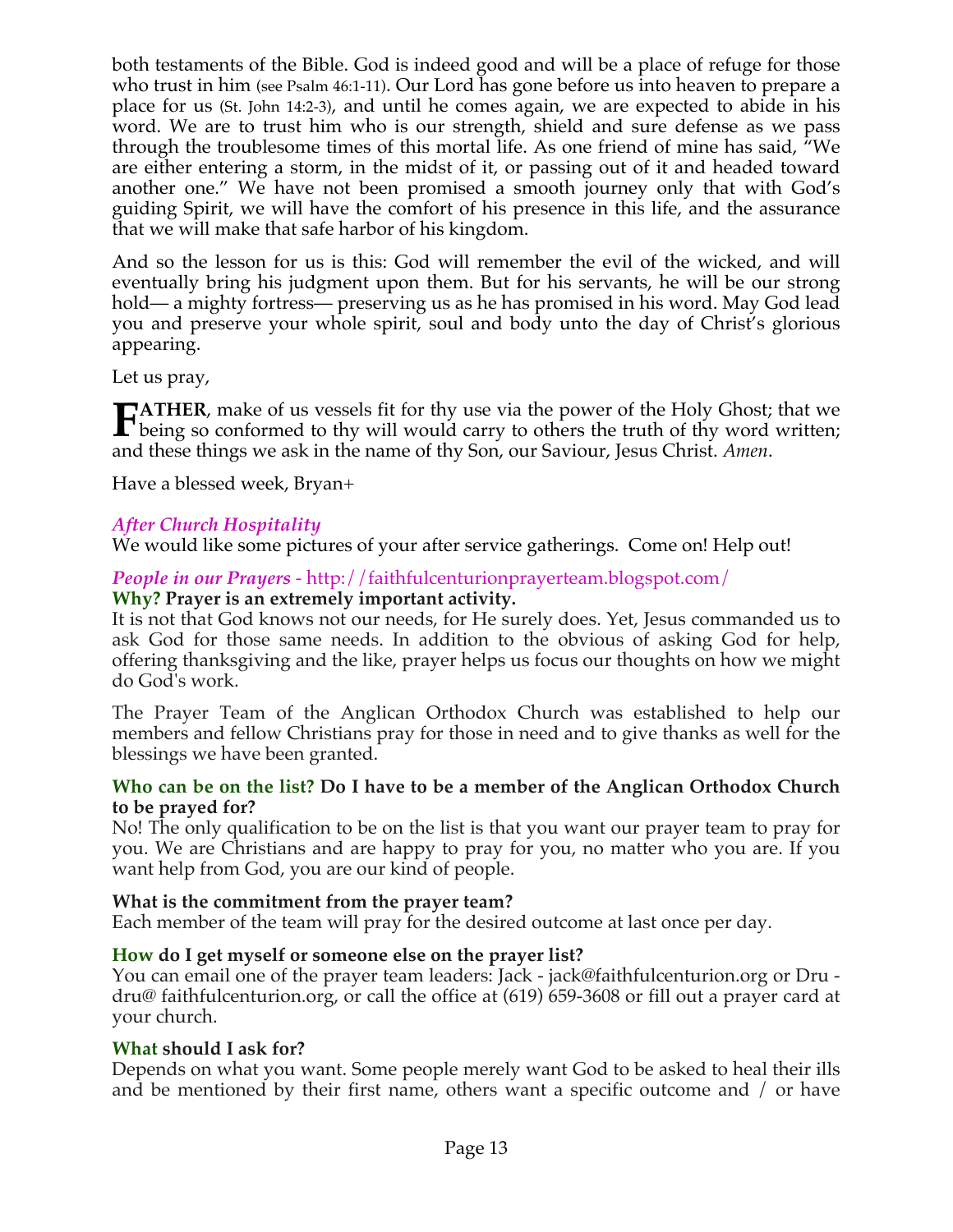more of their personal information known to the team. Ask for what you want. It is your desire and need for prayer the team is attempting to meet. For typical examples, see the list below.

# **Updating the Team**

If you are on our prayer list, or if you have submitted a person that you have asked us to pray for, please update one of the team members or Hap in person, by telephone or email. It helps to be able to pray specifically for these individuals including their specific needs; plus if they get better, it is nice to give thanks!

Please note that on the yellow (maybe green or orange if you get an old one) cards at church, you can ask that those to be prayed for have their names disseminated to the prayer team. Those names will be said in church and appear here. Or, you can ask that their names and purpose be kept confidential, then only Hap will know to pray for them.

### *Prayer List Notice – If you have someone on the prayer list and their needs have changed, please let us know. We'd like to update our prayers to reflect the need and most important to give thanks!*

# *Travel*

*Bishop Jerry and Debbie* are on travel this week to Atlanta for services.

# *Move*

*The Thomas Family* is now in Okinawa for a second short tour. Please pray for this new assignment to go well for Kurt and for Mary and the kids to make new friends.

# *Wedding*

*William and Melanie Arnold* were married on 10 October 2015. Please pray they will grow together as one in our Lord.

# *Birthday*

Ali Esquivel celebrated her 27<sup>th</sup> birthday on 22 November 2015.

*Mary Garcia* celebrated her 78<sup>th</sup> birthday on 10 November 2015.

# *Departed*

*Professor John Maher* long time member of the Anglican Orthodox Church and faithful member of Prayer Partners passed from here to home on his 85<sup>th</sup> birthday, 3 December 2015, leaving behind his family and in particular his loving wife Joan. Please pray for his wife and family that they might adjust to the temporary separation.

*LTC Bernie Coogan* passed away on 19 November 2015, after a stroke near Christmas

time. He had recovered pretty well, but other complications set in. Please pray a prayer of thanksgiving for Bernie's time here on earth and for trust in God and comfort for those who remain behind. Pray in for particular for his wife JoAnn, daughter Rebecca and son Chad that they might adjust to the temporary separation.

*Jose Miranda* passed away on 16 November 2015, in hospice care as a result of kidney failure, gangrene and other organ failures. Please pray for his wife and daughter that they might adjust to the temporary separation.

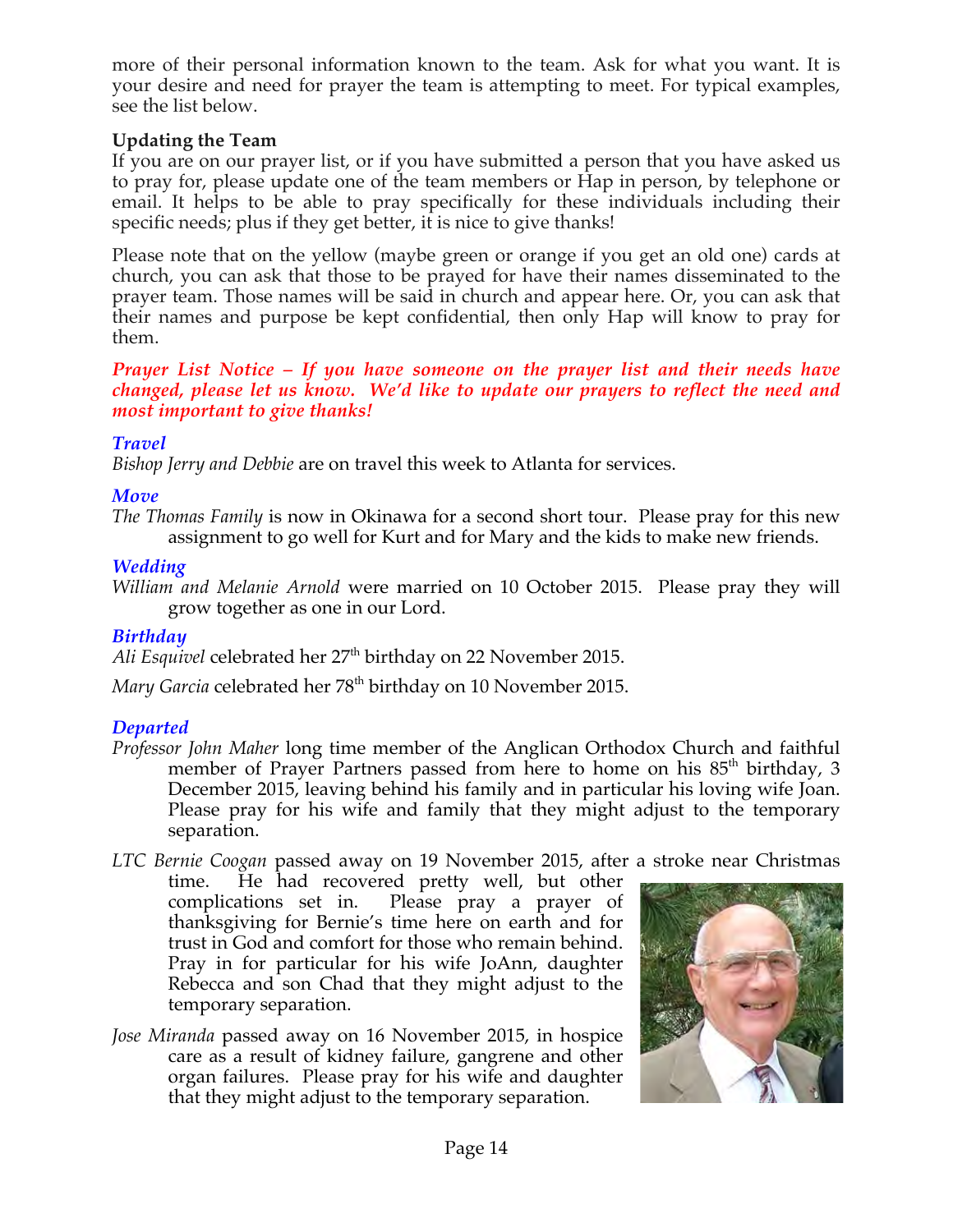# *Nearing the end of their time here on earth*

- *Dick Gray* has a metastasized Merkle Cell carcinoma just under his sternum carcinoma for which all treatment has been exhausted. The pain has gotten to the point he has been given a morphine pump, which for now is working. His faith in the Lord is great and he is ready to be with Him. Pray he, his wife Jenny and family will keep their trust in our Lord and his time here on earth with his family will be acceptable; pray also for a good passage to home.
- *Mrs. Tiffany (90)* has chosen to refuse extraordinary care as it will not gain much earthly time. The Tiffanys have been together for a long, long, long time. Pray for Mrs. Tiffany and her husband as together they begin this Journey to be with their Lord.
- *Charles* has tonsil cancer; his treatment was stopped in June 2015. The tumor was too large and prevented surgery. Charles is unable to ingest nutrition and he is in a great deal of pain Please pray for him as he prepares to go home to be with his family who have gone before him. Please pray for comfort, understanding, strength and guidance for Phil and his family who will of necessity remain behind.
- *Phil* was taken off life support on 2 April 2015. Please pray for him as he prepares to go home to be with his family who have gone before him. Please pray for comfort, understanding, strength and guidance for Phil and his family who will of necessity remain behind.
- *Maggie* is nearing the end of her time here on earth. Please pray for Maggie and her husband Dub as she prepares to go home to be with her family who have gone before her. Pray for the faith of her family to build and the transition to be good.
- *Alan* is a victim of metastasized colon cancer already destroying his liver. His youngest sister has put aside her hard-earned career to care for her brother in these days on earth. Please pray for him as he prepares to go home to be with his family who have gone before him. Please pray for comfort, understanding, strength and guidance for Alan and his family who will of necessity remain behind.
- *Saundra* is in ICU with congestive heart failure after a heart operation. She is aged and frail. Saundra is near the end of her time here on earth. Please pray for comfort, understanding, strength and guidance for Saundra and her family who will of necessity remain behind. Pray for the love of God to stay foremost in their hearts.
- *Polly* is in hospice care with dementia and spinal stenosis. Please pray for her as she prepares to go home to be with her family who have gone before her. Pray for the faith of her family to build and the transition to be good.

# *In need of a miracle or understanding of God's Plan*

*Jose Francisco Vidas* was in a terrible automobile accident on Friday 11 December 2015 as he was on his way to work when an unlicensed driver in a jacked up pickup truck ran a red light and destroyed his car. Francisco has massive internal injuries, swelling of his brain and unknown orthopedic injuries. His family and co-workers are with him around the clock. Please pray for physical and spiritual strength for Francisco, his wife, daughter and co-workers, particularly Scott, Roger and Mark; pray for the medical team treating him that they might be open to God's guidance and do their very best. Pray for trust in our Lord for all concerned.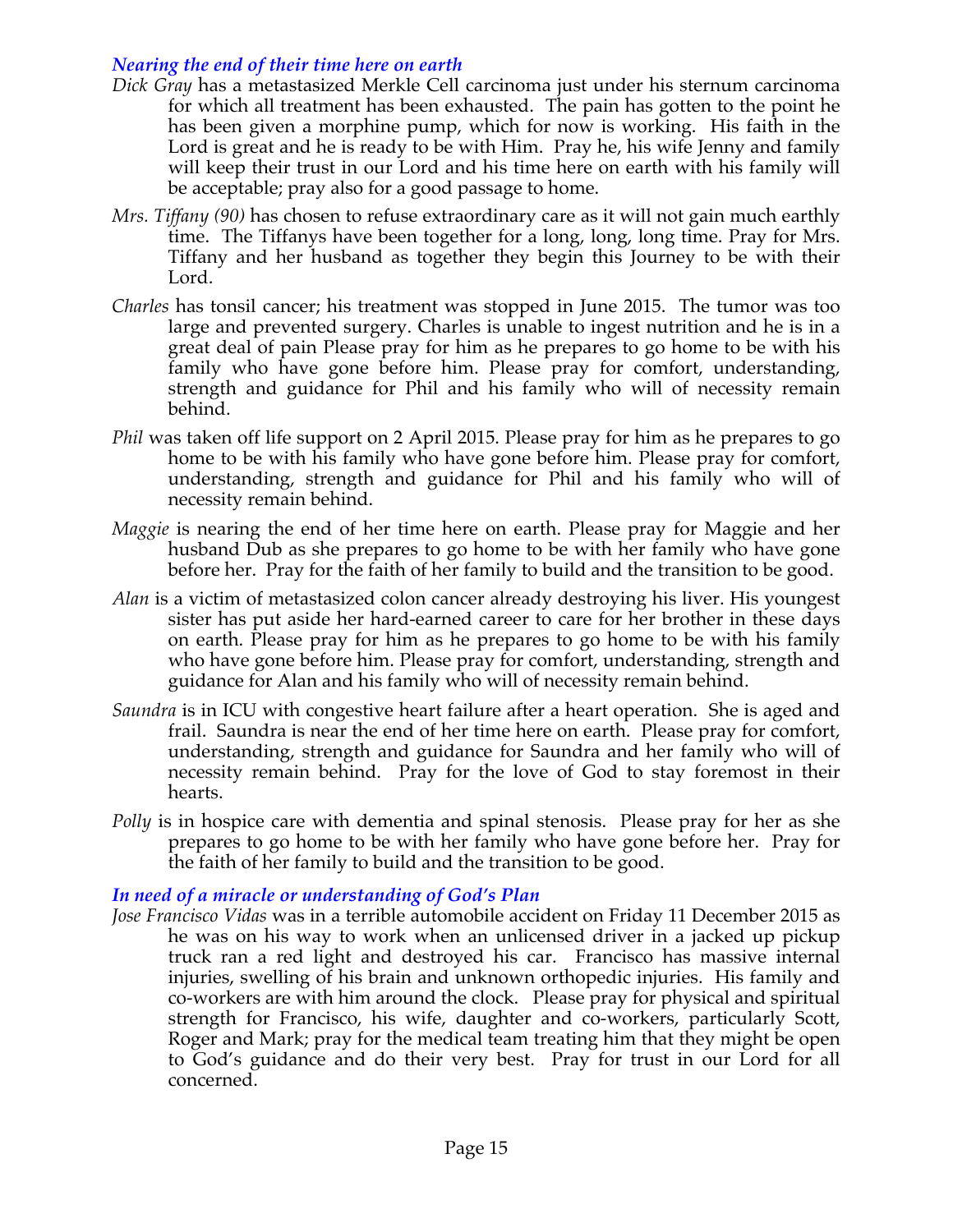- *Gemma Dillinger* has been treating for breast cancer for over a year now, after surgeries, radiation and chemotherapy, she is reaching the limit of her tolerance with no end in sight. Please pray for her to gain strength and ground on the cancer. Help her to continue with her faith in our Lord, she is not afraid to go home, but wants to make sure it is time. Pray she will be encouraged to not give up until it is her time to go and that her time here on earth with her family will be good.
- *Janet* has had a blood borne cancer for several years. Her faith in the Lord is great and he is ready to be with Him. Pray she will be encouraged to not give up until it is her time to go.
- *Holly* has had Colon Cancer, Breast Cancer and now it is in her spine. Please pray for guidance for the medical personnel treating Holly, for a miraculous remission; that Holly's remaining time here on earth might be good. Help Holly and her family put their trust in the Lord and let Him carry their sadness, fear, worry and terror. Pray for strength and courage for Holly.
- *Tim* was on a kidney transplant list and started dialysis and was taken off the transplant list for a heart problem that required stents, while putting in stents a leaking valve was found. A port was put in and something happened and it has to be redone. In several days he will have a valve replaced, after heart surgery and recover he will go back on the transplant list. Please remember him in prayer in the days and weeks ahead. Pray he will put his worry on God's shoulders so he might be at peace and rest. Pray for those treating him that they might pay attention and do their best.
- *Marilyn* has been diagnosed with non-operable pancreatic cancer. Please pray for a miraculous remission; that Marilyn's remaining time here on earth might be good. Help Marilyn and her family put their trust in the Lord and let Him carry their sadness, fear, worry and terror.
- *June* found she has a recurrence of colon cancer, which is now Stage Four, that is it has spread. Please pray for a miraculous remission; that June's remaining time here on earth might be good. Help June and her family put their trust in the Lord and let Him carry their sadness, fear, worry and terror.
- *Cindy* has been diagnosed with an aggressive malignant brain tumor. Please pray for a miraculous remission; that Cindy's remaining time here on earth might be good. Help Cindy and her family put their trust in the Lord and let Him carry their sadness, fear, worry and terror.
- *Leon McKay* suffered a stroke a few weeks back that has left him unable to speak and while undergoing evaluation the doctors also found he has a very aggressive cancer. Please pray for a miraculous remission; that Leon's remaining time here on earth might be good. Help Leon and his family put their trust in the Lord and let Him carry their worry.
- *Rev. Thomas Brooks* is not improving and being kept alive by artificial machines. Please pray for a miraculous recovery and if that not be God's Will, a rapid passing to home. Help Thomas' family put their trust in the Lord and let Him carry their worry
- *Ronnie* has kidney cancer that has spread and the surgeons are very concerned. Please pray the medical team to formulate a successful treatment plan and for a miraculous remission; that Ronnie's remaining time here on earth might be good. Help Ronnie and family put their trust in the Lord and let Him carry their worry.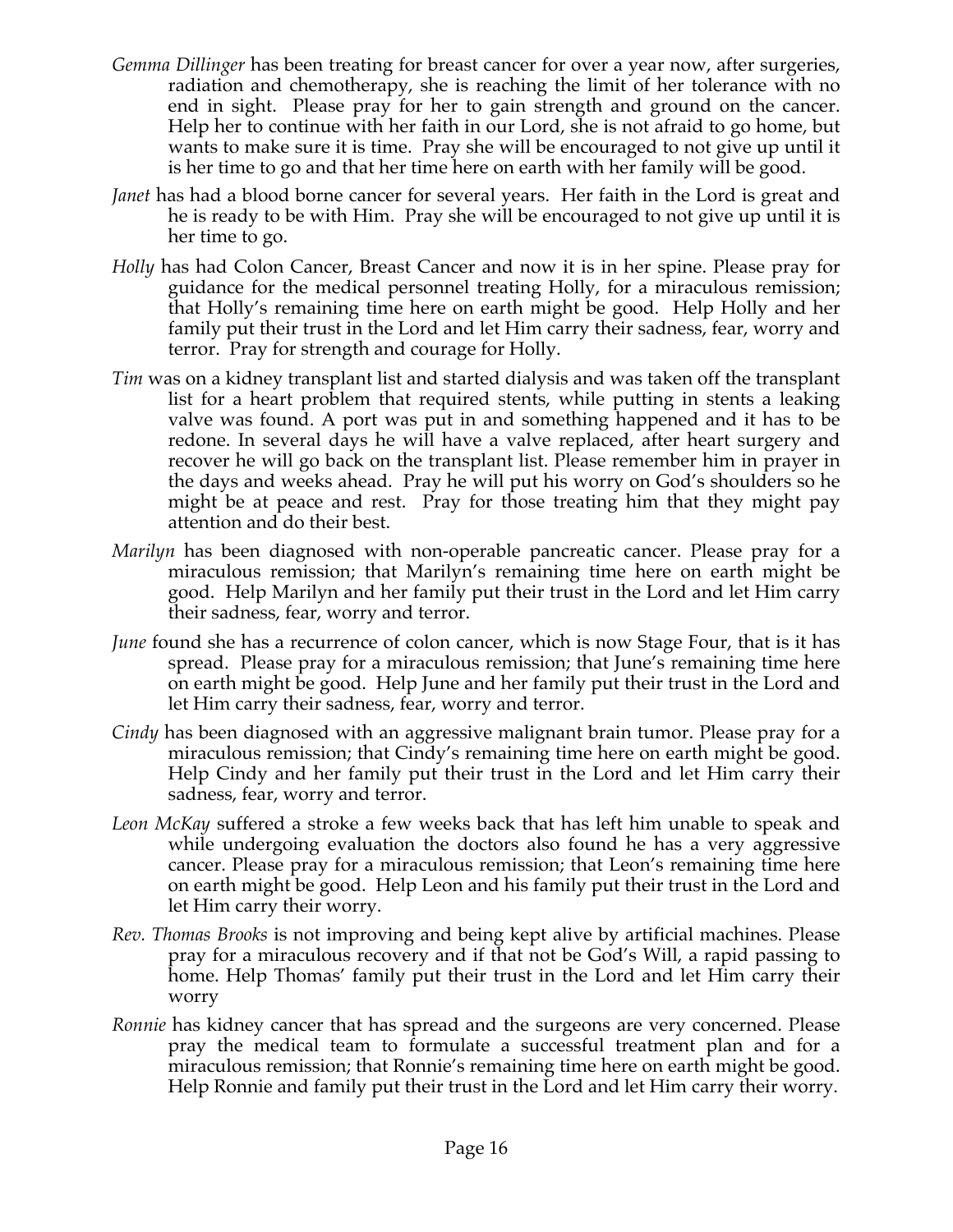- *Levi* was cancer free for 4 years and just discovered he has kidney cancer. Levi has a great deal of faith and said whether he is healed or God takes him home he will be fine. Please pray for the medical team to pay attention and to their best and for a good outcome. Pray also that Levi and family will be able to put their worry on God's shoulders. In particular, please pray for pain relief; Levi is 22 years old.
- *Ray Daley* is a member of the Royal Canadian Legion and served his country during the Korean War era. Ray is taking chemotherapy treatments for cancer. Meanwhile his son Trevor is in the hospital in a coma and seems to have lost the will to live.
- *Pat* has been under treatment for colon cancer for sometime. He has had major complications the last few days and your prayers will be appreciated by family and friends.
- *Dorothy* had pneumonia, on checking her lungs they found tumors which permeated the lung area. Further investigation found a primary site in the colon, with the lung being secondary. It would appear there is no viable treatment at this time. Please pray for a miraculous remission; that her remaining time here on earth might be good. Help Dorothy and her family put their trust in the Lord and let Him carry their worry.
- *Becky* has fourth stage metastasized lung cancer and is not doing well with chemotherapy treatments. Please pray for Becky and her husband as they are together during this difficult time in their lives.
- *Jane* has fourth stage cancer and is not doing well. Please pray for Jane and her family as they are together during this difficult time in their lives.
- *Colleen* has been battling pancreatic cancer over the last year and it has now spread to one of her lungs. Please keep her and her family in your prayers.
- *Christine* has cancer of the colon, which spread to her liver; she is receiving chemotherapy and is having difficulty eating. Please pray for the medical team treating her to pay attention and do their very best; pray also for confidence in our Lord for Christine and her family.
- *Todd* and *Kenny* have both been fighting osteocarcinoma for over five years and have been told their time here on earth is nearing its end, absent a miracle from God. Both are ready to go home and leave the pain, but would like to stay. Please pray for them and their families.

# *Homebound or Infirm*

- *John* has Alzheimer's; pray he will call on God to help him as he deals with this time in his life.
- *Steve,* brother in law of Paul Martin, appears to have early onset dementia. Steve had teenage children and is very concerned for them. Please pray for the disease to stall or abate and for peace of mind for Steve and his family.
- *Emma Lee* is in a Nursing Home and while moving her she was dropped and her femur was broken. She was operated on and her femur was repaired and she is in rehab. She is not responding well and your prayers will be appreciated.
- *James* is on oxygen all the time, this is bothersome to him and terrifying as well. Please pray for James to put his worry, his bother and his terror on the Lord. Pray for strength and guidance for James and his family. They suggest this verse, "I am thine, save me, for I have sought thy precepts."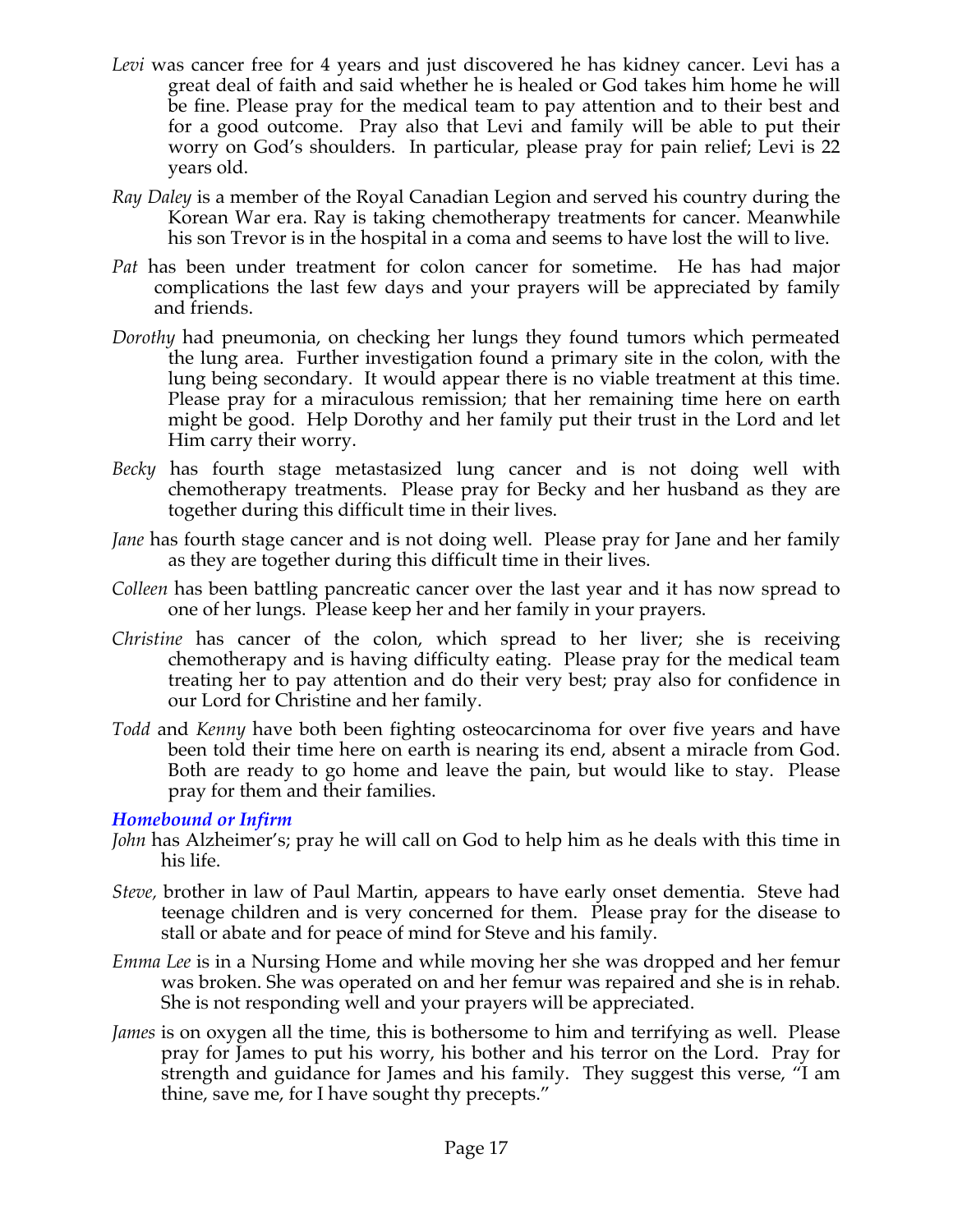- *Joan* has had serious medical problems that have kept her confined. Please pray her health will remain stable.
- *Norma, Sara's mother* is in a state of deteriorating health, both physically and mentally, with both dementia and Alzheimer's. She is slowly drifting away, though she still recognizes Sara and prayer gives her a sense of peace. Please pray for both Sara and her mother to put their cares and worries on God's shoulders so they can deal with the many problems involved.

# *Surgery*

- *Ashiei* had surgery on Tuesday 1 December 2015, to remove a tumor from her chest; complications ensued. Please continue Ashiei in your prayers and pray for the medical team to be open to God's guidance on further treatment, to their best and for a good outcome. Pray also Ashiei and her family will be able to put their worry on God's shoulders.
- *Marcia* has had a biospy of a mass in her breast which indicated a tumor that must be removed. Pray the surgical team will be open to guidance, pay close attention and do their very best. Pray for peace of mind and trust in God for Marcia and her family.
- *Edware* is having his fourth back surgery (in the last four years) Please pray for the medical team to pay attention and to their best and for a good outcome. Pray also that Edware and his family will be able to put their worry on God's shoulders.
- *Jeff* has been undergoing surgery, chemo and radiation since October for pancreatitis and Pancreatic cancer. Please pray for the medical team to pay attention and to their best and for a good outcome. Pray also that Jeff, his wife and family will be able to put their worry on God's shoulders.
- *Albert* had a pacemaker installed recently. He will require surgery soon for a leaking heart valve and has just been told he has esophageal cancer. Pray he will turn to God and come to know Him on a more personal basis as the days go by.
- *Jane* underwent heart valve repair surgery on 3 July 2014. Please pray for full recovery. Pray also Jane and her family to put their worry on God's shoulders.
- *Mario* has early-diagnosed prostate cancer and had surgery. Pray for complete remission and that Mario and his family will be able to put their worry on God's shoulders.
- *Eddie* has upcoming bladder surgery. Please pray for the surgical team to pay attention and to their best and for a good outcome. Pray also that Eddie and family will be able to put their worry on God's shoulders.

# *Testing and Treatment*

- *Mary Lee* has bleeding into her stomach and they cannot find the sources. Mary Lee is in CCU and her husband *Maurice* is not eating until she returns home for is so upset. Please pray for the physicians treating her to be guided in their assessment and treatment plan, for a full and speedy recovery to good health and for trust in the Lord for her, Maurice, as well as the rest of the family in this worrisome time.
- *Glenn Porter, MAJ USMC Retired,* has Interstitial Pulmonary Fibrosis, which causes him to be unable to get enough oxygen into his system without supplemental oxygen all the time. The only real treatment is a lung transplant, without a transplant he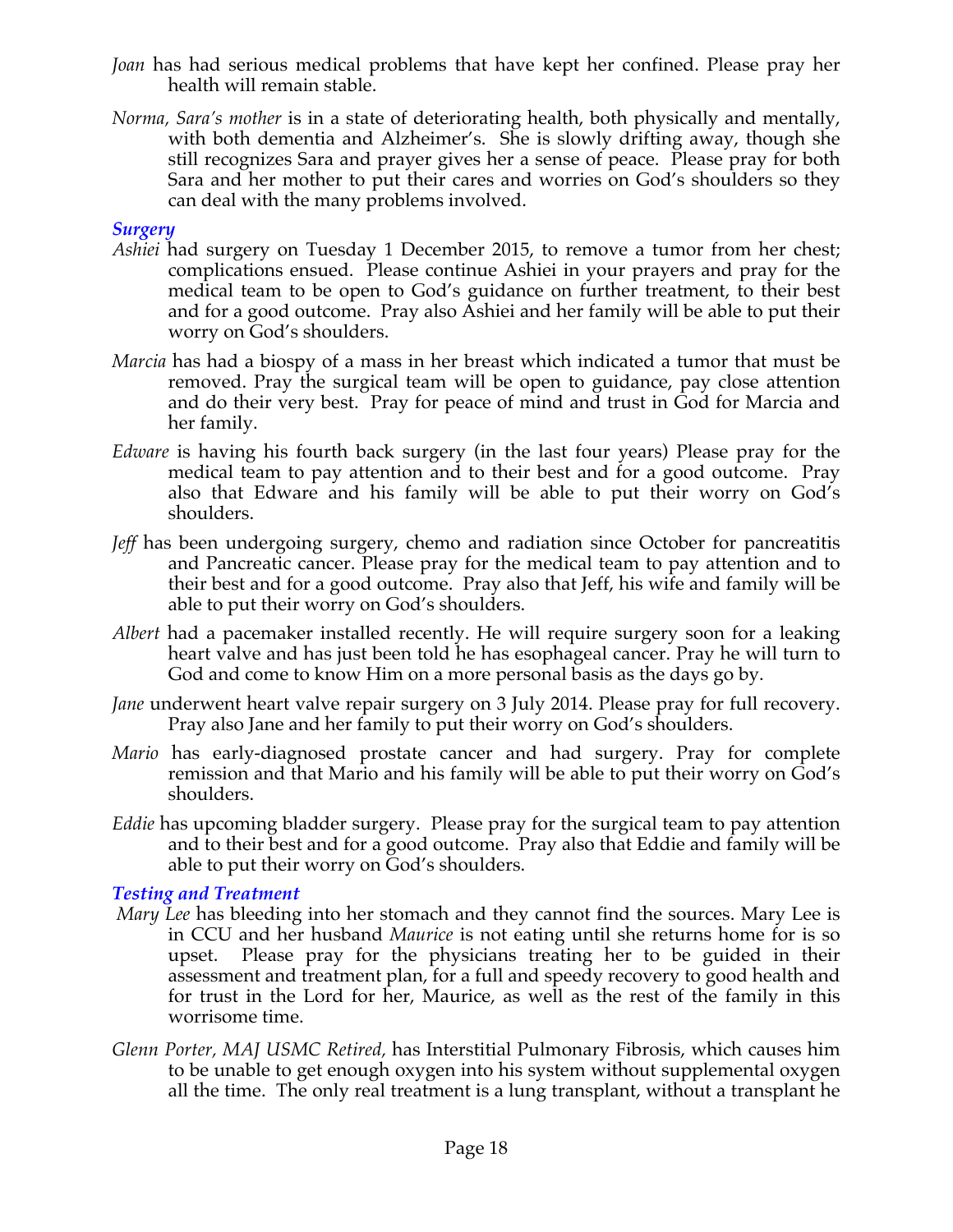has between two to five years here on earth. Please pray for him to continue in his faith and for a set of lungs to become available.

- *Kathy Cardin* appears to have macular telangiectasia, a degenerative eye condition which ultimately results in blindness for which there is no apparent cure. Please pray for the physicians treating her to be guided in their assessment and treatment plan, for no loss of vision and trust in the Lord for her, her husband Ron, as well as the rest of the family in this worrisome time.
- *Eileen Jacob* wife of Bishop Ernest Jacob in Pakistan, has idiopathic facial paralysis due to hypertension. She has, by God's Grace, avoided a major stroke. Please pray for the physicians treating her to be guided in their assessment and treatment plan, for a full and speedy recovery to good health and for trust in the Lord for her, Jacob and their daughter Erma, as well as the rest of the family in this worrisome time.
- *Pat* has an aneurism of the brain, Pray she will make the right decision on how to treat this problem and it will be healed.
- *Gwen Savarese* (Sandy Patton's mom) had what was thought to be a min-stroke this week, when they looked at her carefully, they found a large mass, thought to be a tumor. At this point, it appears it can stay. Please pray for continued guidance for the medical team treating Gwen and patience and trust in God for Gwen, her husband and family. Pray also for a full recovery for Gwen.
- *Dan* is very sick with cancer and is starting an experimental treatment. This treatment will take Dan away from their family business and put even more stress on him and his family. Please pray for Dan's wife who is meeting with Steve who plans to keep the family business going while Dan is ill. Pray for Steve as he has many new responsibilities.
- *Timothy* has brain cancer. He had surgery and is waiting for the pathology report to find out what kind of chemo he will need. Please pray for continued guidance for the medical team treating Timothy and patience and trust in God for Timothy and his family. Pray also for a full recovery for Timothy.
- *Mike Wysocki* has a fluid buildup due to unknown reasons. He is being given diuretics which seem to reduce the fluid buildup. Please pray for continued guidance for the medical team treating Mike and patience and trust in God for Mike and his wife Wendy. Pray also for a full recovery for Mike.
- *Melanie Zimmers* was hospitalized for a serious stomach area bleed on 15 September 2015; this is on top of heart problems. She had an angiogram on 10 August 2015, which turned out clear, but there are problems. Her heart's has only a 20% ejection fraction, with no symptoms. They hope medications can get the fraction to above 45 percent or mechanical changes will have to be made. Please pray for continued guidance for the medical team and patience and trust in God for Melanie and her family, particularly her husband Mike. Pray also for a full recovery for her.
- *Helen* was admitted from her doctor's office 15 July 2015, as the result of a blood test, to the University of Pennsylvania Hospital with an extremely high white blood count. She and her husband are very active in the ministry of their church and are asking for believers to pray for them and their family, as they are facing very serious problems in the days to come. Please pray for guidance for the medical team and patience and trust in God for Helen and her family. Pray also for a full recovery for her.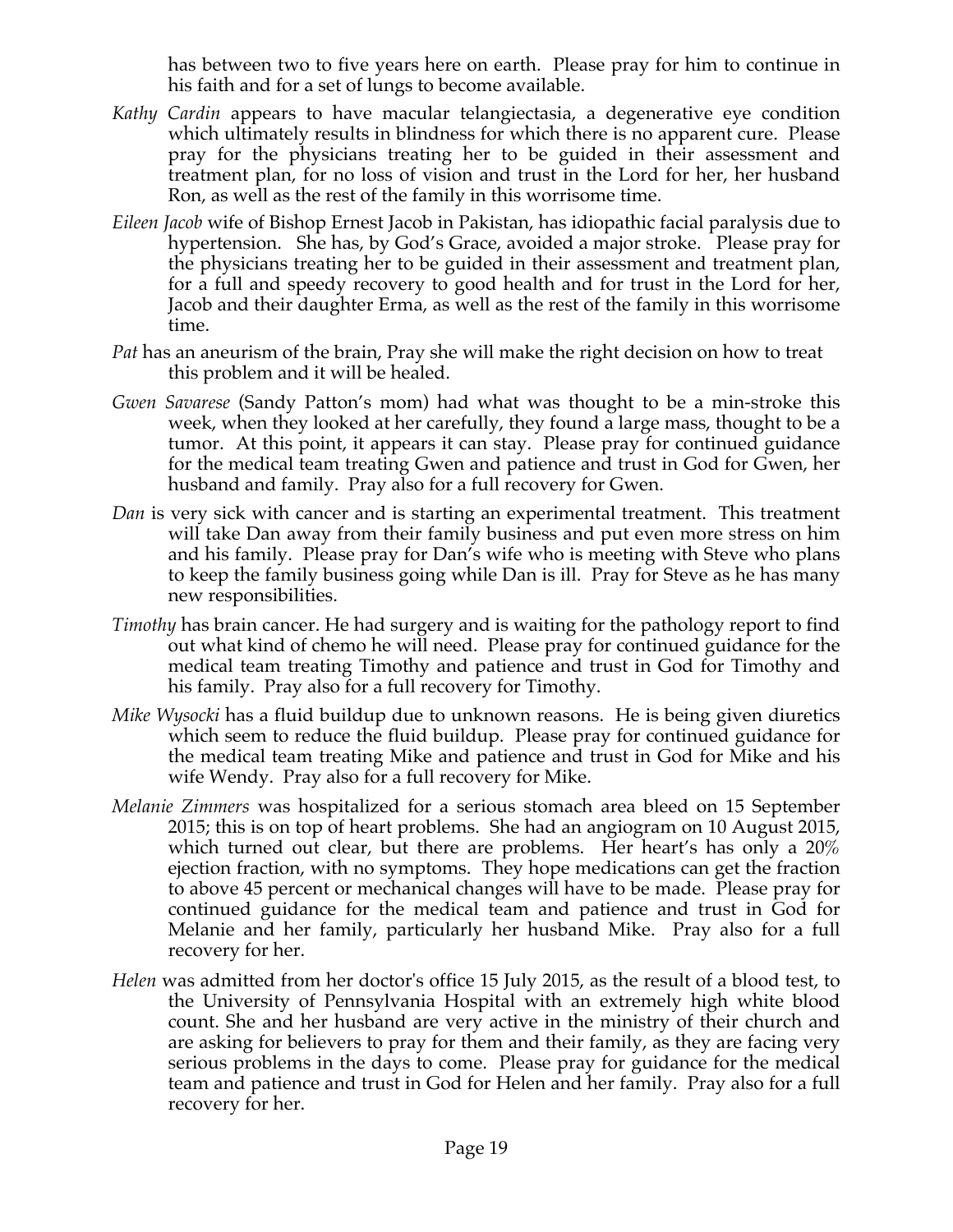- *Vickie* has been falling and passing out and hurt herself. Pray the medical team treating her will find out the problem and bring it to an end.
- *Steve Thornell* is undergoing cancer treatment at University of California Irvine, please pray for continued guidance for the medical team and patience and trust in God for Steve and his family. Pray also for a full recovery for him.
- *Red Thornell* has mass in his neck, which appears likely to be cancerous. He has had a biopsy on 22 May 2015 and expects the results after a PET scan on Tuesday 26 May 2015. While there is an infection, his temperature is now normal; he is not for he sleeps 19-20 hours a day. Please pray for trust in our Lord for Red and his wonderful wife Vickie as they try to get through this nightmare.
- *Elma* has been suffering with headaches for a long time. Doctors have not been able to discover the reason for them. Pray for strength, courage and understanding for Elma and her family; as well as for God's guidance for the medical people caring for her that they might find the best treatment method to banish the headaches completely.
- *Corissa* has been diagnosed with a blockage. As soon as the Physicians determine the exact problems they expect Major Surgery will proceed.
- *Barbara Apple* was more or less bedridden after a fall. She was hospitalized in great pain and had been transferred to a skilled nursing facility where they hope to be able to control the pain level. Pray for inspiration for those caring for her that they might find the appropriate treatment. Please pray for Barbara to put her trust in the Lord, look to Him for strength and for her to gain energy so she does not lose the mobility she has; pray for a full and rapid recovery. Please pray also for her husband Bob who is taking care of her that he might be comforted and strengthened in this time of stress.
- *Bob Apple* was at the hospital picking up his wife Barbara to bring her to the skilled nursing facility when he experienced chest pain. Barbara's release from the hospital was delayed until Bob underwent an angiogram and had his medication adjusted. Please pray for comfort and strength for Bob and his continued healing.
- *Deborah* has had a stroke, she is doing much better and out of the hospital. She has a problem with anemia and is taking supplements for that. Pray our Lord will be close to her and her family. Pray for strength, courage and understanding for Deborah and her family; as well as for God's guidance for the medical people caring for her that they might find the best treatment method to allow her to heal completely.
- *Rev. Steve Boardman* has been diagnosed with stage 3 cancer. Pray that Jesus will be close and comfort his family and members of his congregation*.*
- *Hang So Ryu* has cancer. Please pray for medical team contemplating and evaluating the treatment that they might be guided to the correct choice and do their very best. Pray also for peace of mind and trust in God for him and his family, as well as physical strength.
- *Olivia,* age 7, has been diagnosed with Stage 3 Lymphoma. The prognosis is good at this time, please pray for medical team contemplating and evaluating the treatment that they might be guided to the correct choice and do their very best. Pray also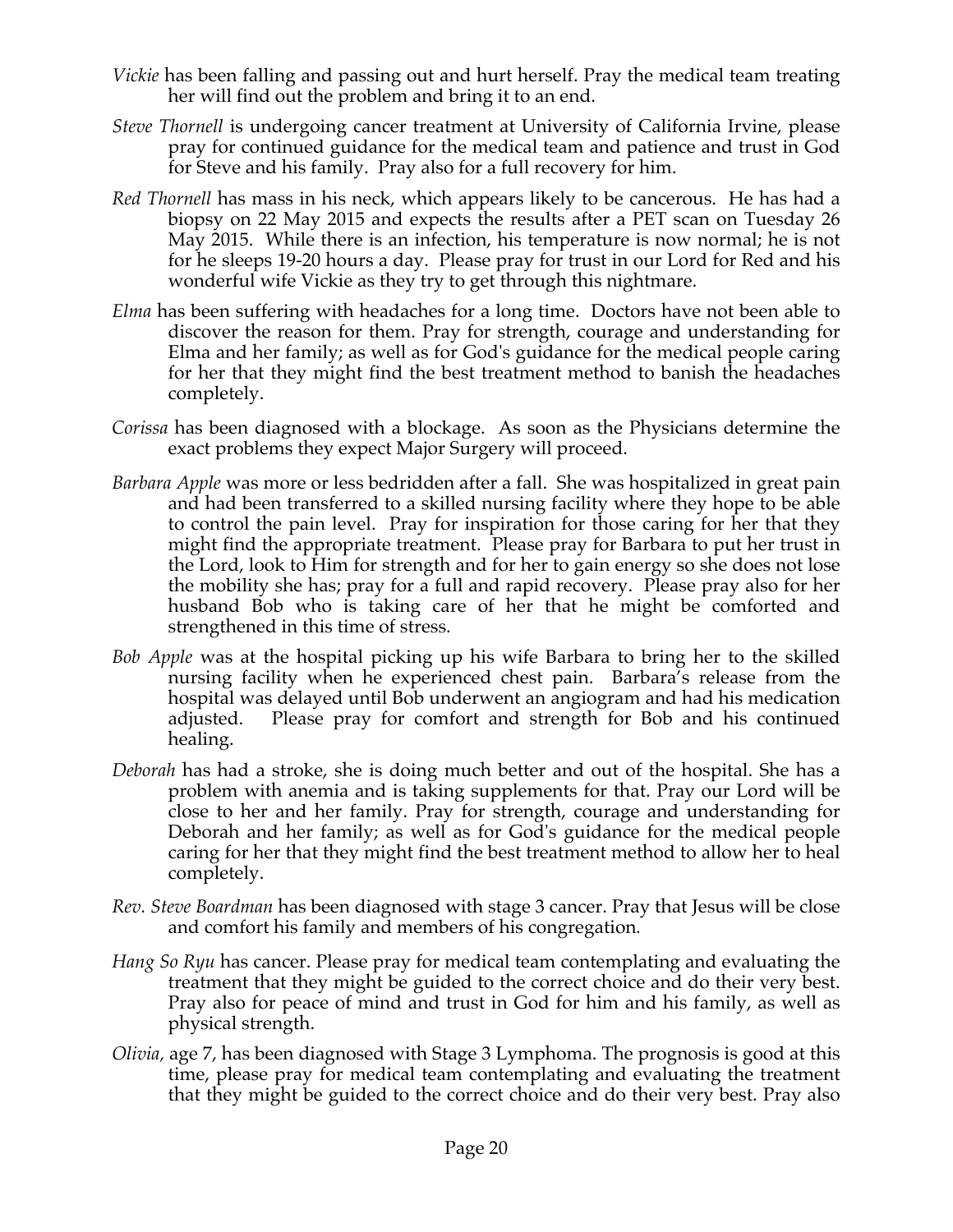for peace of mind and trust in God for Olivia and her family, as well as physical strength.

- *Paul* has been hospitalized recently several times because of persistent high fevers. He is being tested and checked by physicians and seems to have a slight scoliosis, a node and Schuermann's disease. Please pray it will be discovered how to treat these problems and healing will begin so he will be inspired to continue his education.
- *Carol Anne* needs God's comfort and healthy test results as she is anxiously undergoing tests related to previous hysterectomy and experiencing symptoms in the surrounding area.
- *Jennifer* has some lumps on the right side of her neck; they have grown and multiplied. In the last few months she has been having problems swallowing. Jennifer has an appointment with specialist in several weeks to try and discover what it is. She is having a great deal of anxiety as she waits for her Doctors appointment and will appreciate your prayer for anxiety and health.
- *Rick* has heart problems. Please pray for guidance for the medical people treating him that they might pay attention, do their very best and make the right recommendations regarding treatment. Pray for help for Rick and his wife Wanda to keep their trust in the Lord and let Him carry their worry.
- *Clay* has melanoma. Please pray for guidance for the medical people treating him that they might pay attention, do their very best and make the right recommendations regarding treatment. Pray for help for Rick and his wife Pam to keep their trust in the Lord and let Him carry their worry.
- *Atina* has been diagnosed with skin cancer, which turned out to be a melanoma. A routine CT scan found a 9mm (3/8 inch) lesion in her left lung. The melanoma appears to be spreading; they need to remove the offending tissue and test the sample. Pray for guidance for the medical people treating her that they might pay attention, do their very best and make the right recommendations regarding treatment. Atina's faith is being tested, she has difficulty in praying and accepting the outcome, she wants what she wants and is perplexed about her faith in Jesus. Pray for help for Atina to keep her trust in the Lord and let Him carry her worry.
- *Evelyn* has been diagnosed with bone cancer. Pray for guidance for the medical people treating her that they might pay attention, do their very best and make the right recommendations regarding treatment. Pray for help for Evelyn to keep her trust in the Lord and let Him carry her worry.
- *Stacy* has Multiple Sclerosis and was hospitalized for what turned out to be food poisoning. Pray for trust in God for Stacy and Chris as they deal with Stacy's illness.
- *Liz Strauch* had a pineal cyst, which in the end responded well to a surgical draining last year. Since November 2013, similar symptoms have returned. A CT Scan turned up what is thought to be either a new cyst or an enlarged pineal gland. More testing, including an EEG is in the works. She can no longer work. Pray for strength, courage and understanding for Liz and her family, in particular her husband Ken and sons Caleb and Nathan; as well as for God's guidance for the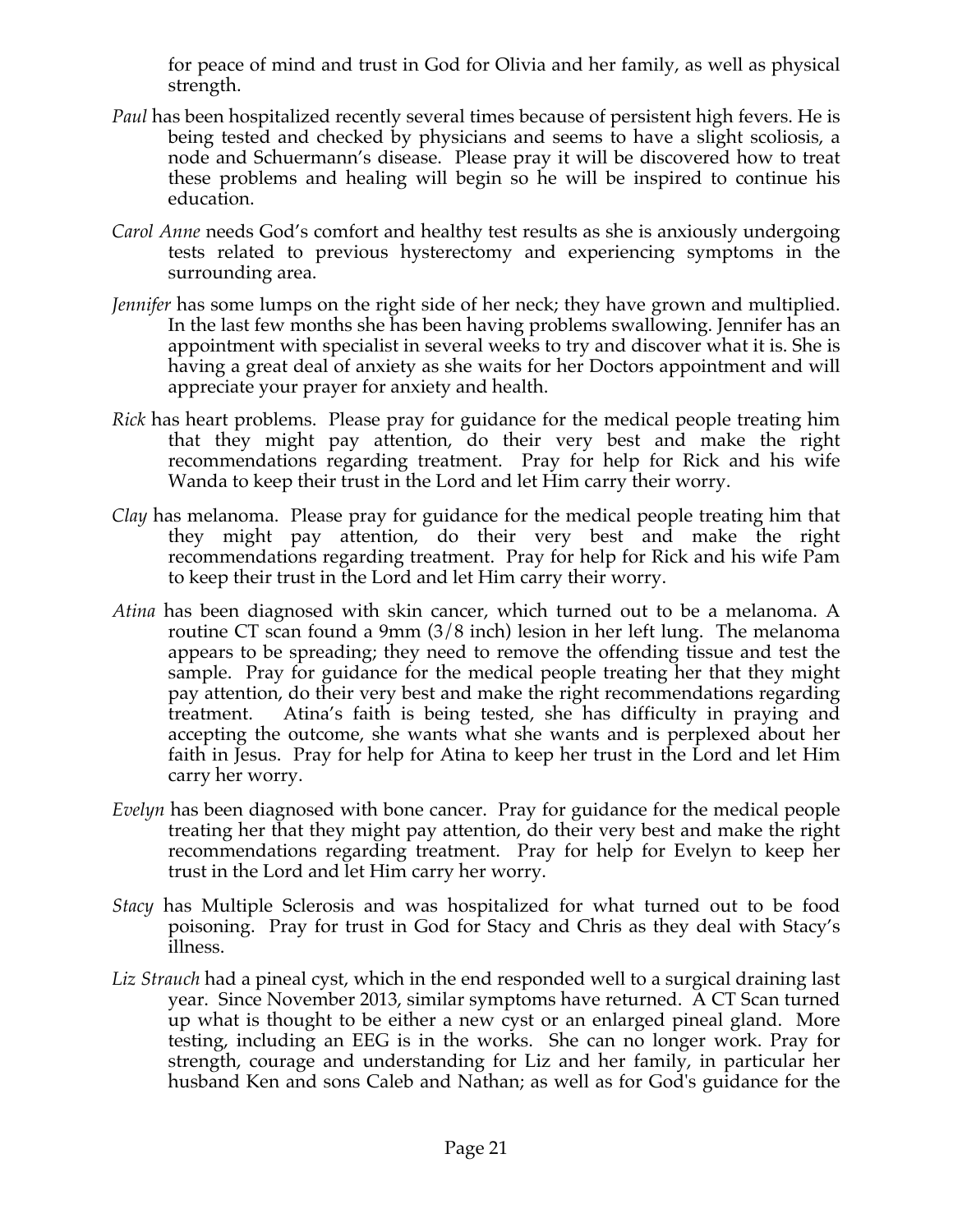medical people treating her that they might find the best course of treatment and allow Liz to heal completely.

- *Faye* is in the hospital because she is weak has been receiving blood transfusions. Pray for strength, courage and understanding for Faye and her family; as well as for God's guidance for the medical people treating her that they might find the best course of treatment and allow Faye to heal completely.
- *Tom* has heart and kidney problems. Pray for strength, courage and understanding for Tom and his family; as well as for God's guidance for the medical people treating him that they might find the best course of treatment and allow Tom to heal completely.
- *Harold* has had a severe stroke. He is now home, but his family is looking for a rehabilitation facility to help him recuperate. Pray for strength, courage and understanding for Harold and his family; as well as for God's guidance for the medical people caring for him that they might find the best treatment method to allow Harold to heal completely.
- *Joe* has had a preliminary ALS diagnosis. Pray the final diagnosis will something that will allow him to continue taking care of his devoted young family. Pray for strength, courage and understanding for Joe and his family; as well as for God's guidance for the medical people treating him that they might find the best course of treatment.
- *Mark Wilson's* breathing seems to be under control at present, he is getting oxygen, which is a huge blessing for which he is grateful. Pray for God's guidance for the doctors and medical people treating him that they might figure out a way to treat him that will work and not adversely affect other parts of his body, particularly his oxygenation levels, kidney and liver function. Please pray for peace of mind and trust in the Lord for Mark, as well as for his family.
- *Preston* is reacting poorly to recent neck surgery and now has problems with his liver count; Physicians feel that dialysis will help. There may be a blockage in the bowel and an operation might be necessary. Please pray for the medical team to pay attention and to their best to determine how to help Preston and for a good outcome. Pray also that Preston and family will be able to put their worry on God's shoulders while Preston does his best to facilitate a return to good health.
- *Erica* has a non-malignant Brain Tumor which cannot be surgically removed due to the size and location. They are going to attempt chemotherapy. Please pray for peace of mind and trust in the Lord for Erica, as well as for her family, and for God's guidance for the medical people treating her that they might find the best course of treatment.
- *Brenda* is in the hospital because of bleeding on her brain. Please pray for peace of mind and trust in the Lord for Brenda, as well as for her family, and for God's guidance for the medical people treating her that they might find the best course of treatment.
- *Mackenzie* is a young girl with leukemia. Please pray for peace of mind and trust in the Lord for Mackenzie, as well as for her family, and for God's guidance for the medical people treating her that they might find the best course of treatment.
- *Mack* has had diabetes most of his adult life. Circulation in his legs is very bad and doctors are considering amputation. Please pray his medication will help and he will not face amputation. Please pray for peace of mind and trust in the Lord for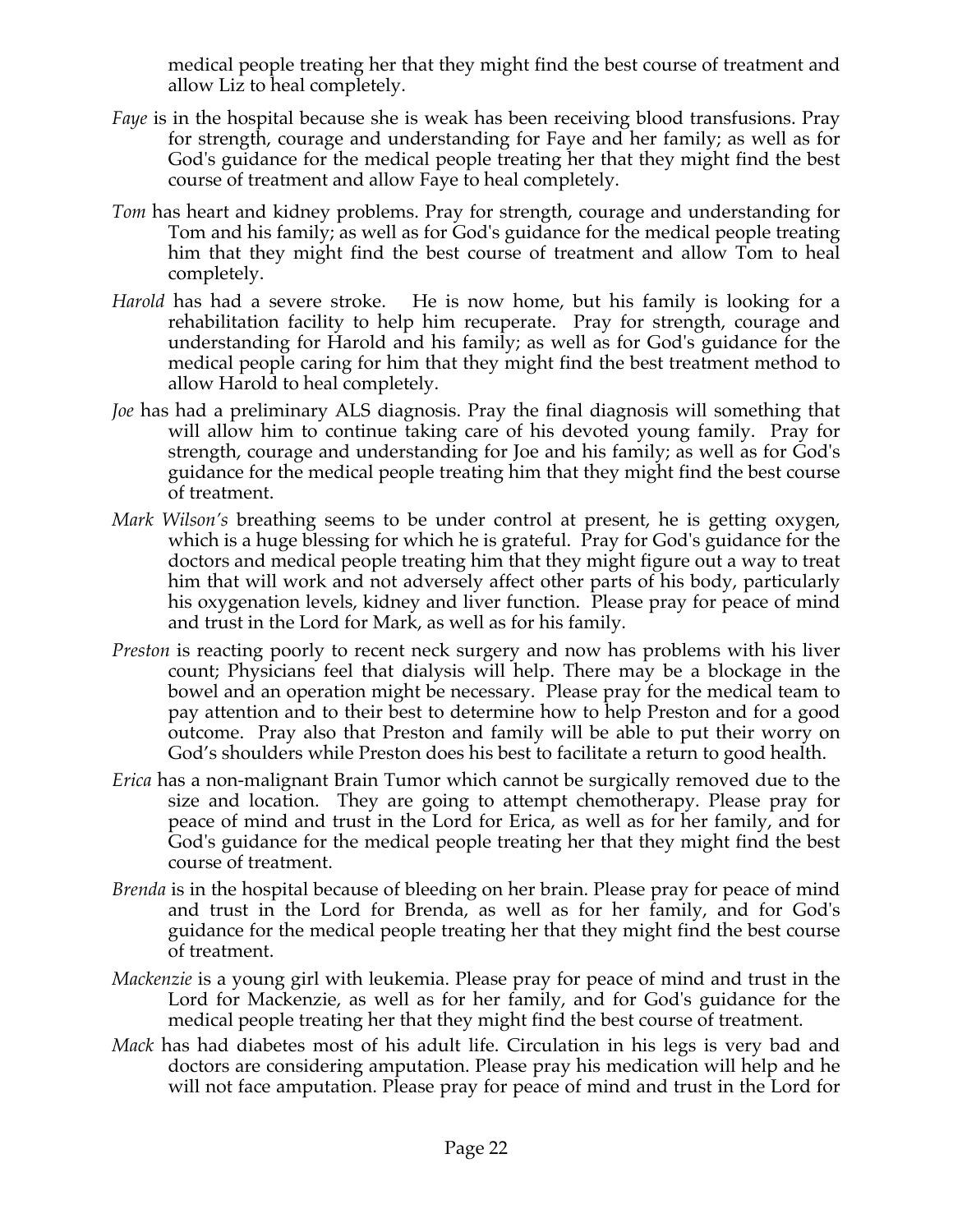Mack and for God's guidance for the medical people treating him that they might find the best course of treatment.

- *Michael* has been diagnosed with lung cancer recently after making it through gastro intestinal cancer last year. Please pray for peace of mind and trust in the Lord for Michael and his wife Gayle; as well as for God's guidance for the medical people treating him that they might find the best course of treatment.
- *Adriano* is in the hospital due to high sugar and high blood pressure. He is very weak and will appreciate your prayers.
- *Heather* recently found out she has cancer. Please pray for peace of mind for her and for the medical team treating her will be guided to the right solution.
- *Jim* has had an aneurism and blood clots. Pray that healing will come.
- *Georgia* has liver and pancreatic cancer. The doctors are evaluating whether to do surgery and how to tackle the disease. Georgia is a faithful Christian and appreciates your prayers. Pray for God's guidance for the medical people treating her that they might find out the source of the problem and best course of treatment. Pray also for peace of mind and trust in God for Georgia and her family.
- *Lana's* doctor found something on her lymph nodes and ovaries. Pray for God's guidance for the medical people treating her that they might find out the source of the problem and best course of treatment. Pray also for peace of mind and trust in God for Lana and her family.

# *Healing*

- *Rev Bill* had a stroke. Pray he will stay comfortable and Jesus will be close by, please pray for a full and rapid recovery.
- *Dennis* will begin chemotherapy for an active cancer spot on his spine on 17 September 2015. Please pray for a good result and tolerance of the treatment for him.
- *Vickie* has been bothered with Migraines and all that go with the headaches. Please pray for relief from the pain for Vickie.
- *Amelia Perez* had a small stroke on 11 July 2015 and drove herself to the emergency room, she was admitted for three days, had her carotid artery opened up and is recovering. Amelia's faith and spirit are strong. Please give thanks for the progress so far, for her continued and full recovery and her faith to continue to support her. Pray also for her family who are still quite worried for her.
- *Jon* has Stage 4 mantle cell lymphoma There is good news in that he is in remission; however the chemotherapyis producing neuropathy in his legs so that it is a challenge for him to get around. Please pray that he will be as comfortable as possible; he has been a Marathoner runner so this is especially difficult.
- *Margaret,* from California, fell and broke her on 7 July 2015, while visiting her daughter in Arizona. She will stay in Arizona for the rehabilitation and return to her home when able. Furthermore, Margaret is in good spirits; however she will be away from her church family which is important to her for an extended period of time.
- *Cindy* is very ill, she is young and has children, she and her family need your prayers that they might stay close to our Lord and Saviour Jesus Christ as she heals.
- *Diana*, age 15, broke her leg while in school and now has a cast on. Pray she will adjust and be healed soon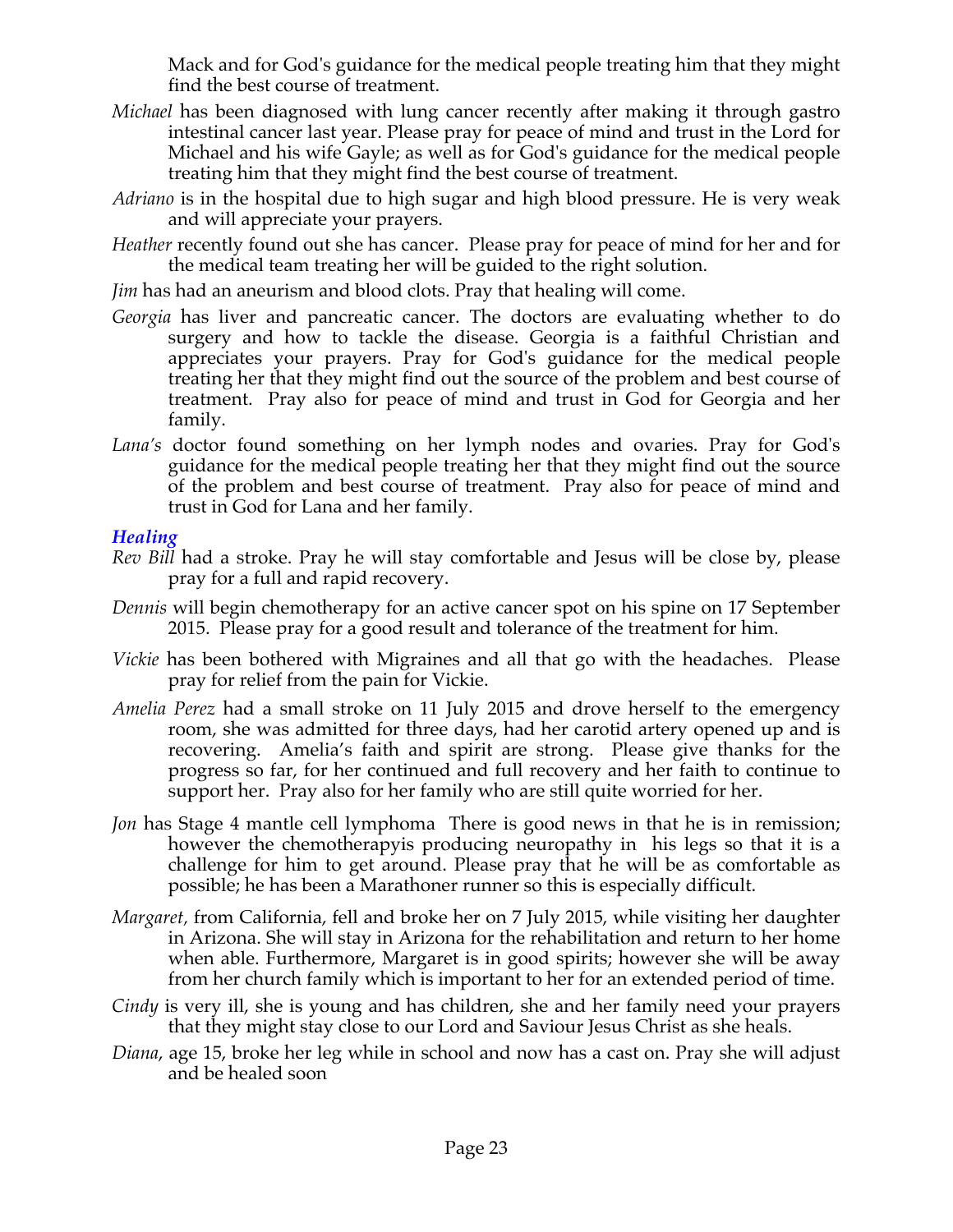- *Amy* has melanoma in her lungs, liver and kidneys; they have found a treatment for her that has a high success rate however the side effects are debilitating. Please pray she will be able to tolerate the side effects and the treatment is successful. Amy has full trust in the Lord, but would still appreciate your prayers.
- *Debbie* is just beginning chemotherapy for cancer of the lymph nodes. Prayer she will be able to tolerate the therapy acceptably and remain strong as she remembers the Lord is with her at all times.
- Liz had a massive stroke at age thirty-seven. The prognosis is good but she has a long road ahead. . Please pray for guidance for those treating her, for trust in our Lord for Liz and her family, for healing.
- *Ebick* is suffering from a severe ulcer but the Doctors cannot give her the proper dosage of the medicine due to her six month pregnancy. Please pray doctors will find an alternative avenue for treatment or that God will provide.
- *Stan* is going through chemotherapy and radiation treatments for cancer. He is elderly and the treatments are tiring him. Please pray for his wife *Marvelene* as they do this together.
- *Meg* recently found out she had heart problems causing low blood oxygen levels, loss of focus resulting in an emergency room crisis. As a result of the symptoms she made errors on the job that caused her to lose her job. She is grateful for the excellent medical care she has received and optimistic, feeling with God's intervention in her life her health may be reversed and a new job will become available.
- *Donald* is in the hospital and had his leg amputated on 14 April 2014. Pray he will adjust and healing will begin.
- *David* has many concussions and unable to go to school, read books, watch TV and has headaches and migraines. He has trouble sleeping and his family will appreciate your prayers for this 10 year old young man.
- *Gladys* has breast cancer and has had a lumpectomy. She needs to take a year off of her work to have chemo treatments.
- *Alwin Jack* has had a stroke and recently has had a relapse. Please pray for those who treat Alwin that they might chose the best possible treatment and pray for peace of mind for Alwin during the recovery phase.
- *Carolyn* has Multiple Sclerosis with complications. Pray Carolyn and her children will be close to our Lord Jesus Christ as they and family members help to ease the problems.
- *Gil Garcia* has been in the Long Beach VA Hospital for eight months now and hopes to get out before Thanksgiving. It is quite a trip for Mary, so please pray he will recover fully and quickly. Pray for strength for Gil and his wife Mary as they deal with the stresses of Gil's paraplegia and the general aging process.
- *Mary Garcia* had surgery, she is home, but not healing as well as she hoped. Please pray for her continued healing.
- *Bill* had malignant growth removed from a lip last month and seems to be experiencing a re-growth of the cancer. He asks your prayer for the medical team treating him and for peace of mind for himself.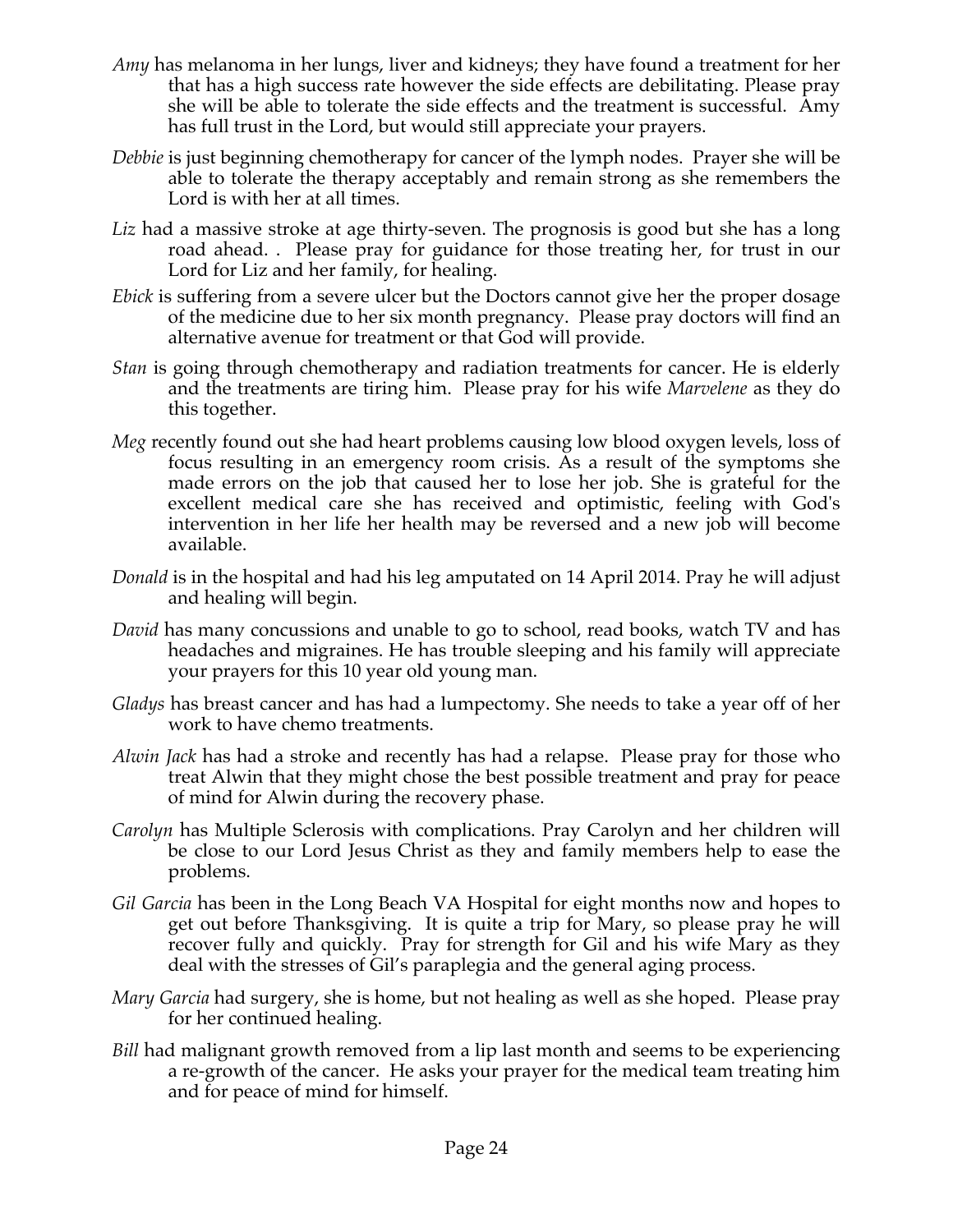- *Hank* has osteoporosis, which has caused him a great deal of pain and inconvenience in the past few years. Pray for his healing and that his medical bills will be met.
- *Evelyn is* an elderly woman who has had problems with her eyes and is now blind. It appears some sight will return shortly, pray for that to happen!
- *Joanne* has begun kidney dialysis as a result of kidney failure due to extensive chemotherapy. Additionally she cares for an adopted drug addicted baby who is now nine years old. Please pray for her to keep her faith, to let the Lord carry her worry and concern and to give her strength. Pray also for those treating her that they might pay attention and do their best.
- *Mr. N. Anand* is in the hospital and is seriously ill. He is being encouraged to pray for repentance of his sins and to depend upon our dependable God for a cure and recovery of his health. Pray that he will be a strong witness for Christ.
- *Jacob* has been going through some dental procedures and has some pain and aggravation with the numbness. Please pray for comfort and strength for him, as well as for guidance for the medical team treating him that they might pay attention and do their best.
- *Bud and his wife* for their continued welfare and enthusiasm. Bud has been advised of an aneurism in his heart of a size not mandating immediate surgery. This comes at a time when he has sole care of his wife who recently broke two vertebrae and thereafter sustained pneumonia.
- *Virginia* has Sinus and Allergy problems giving her severe problems. Pray that the Doctor will discover why it continues and find a cure.
- *Steve Thornell* had a brain aneurysm, which was found before it burst. He is home from the hospital and working hard on recovery. He lacks energy from seven days in the hospital. His doctor told him he has to make serious life changes. One of the two main arteries in the back of the head is now completely closed. He must take blood thinners, he has thick blood and recent chemotherapy made it worse. Steve has always operated at 110 percent, he needs help to slow down. Please pray for trust in the Lord and a full and rapid recovery. Pray for peace of mind for Steve and his family.
- *Arlen* is receiving treatment for lung cancer and recently experienced a ruptured colon during treatment. She is alone in Oregon but does have a friend who has traveled a great distance to be at her side. Please pray for guidance for the medical team treating her and for strength and trust for Arlen.
- *Oscar* discovered some time ago he had blood clots in his leg and lung. He has been treated for them and has not been cured. He now will be facing surgery. Please keep him in your prayers.
- *Angela* had an ischemic stroke (clot). Please pray for guidance for the medical team treating her and for strength and trust for Angela. Please pray also that she and her family might put their worries on our Lord's back so she can work hard towards recovery.
- *Nora* had a stroke mid February 2013. Please pray for guidance for the medical team treating her and for strength and trust for Nora. Please pray also that she and her family might put their worries on our Lord's back so she can work hard towards recovery.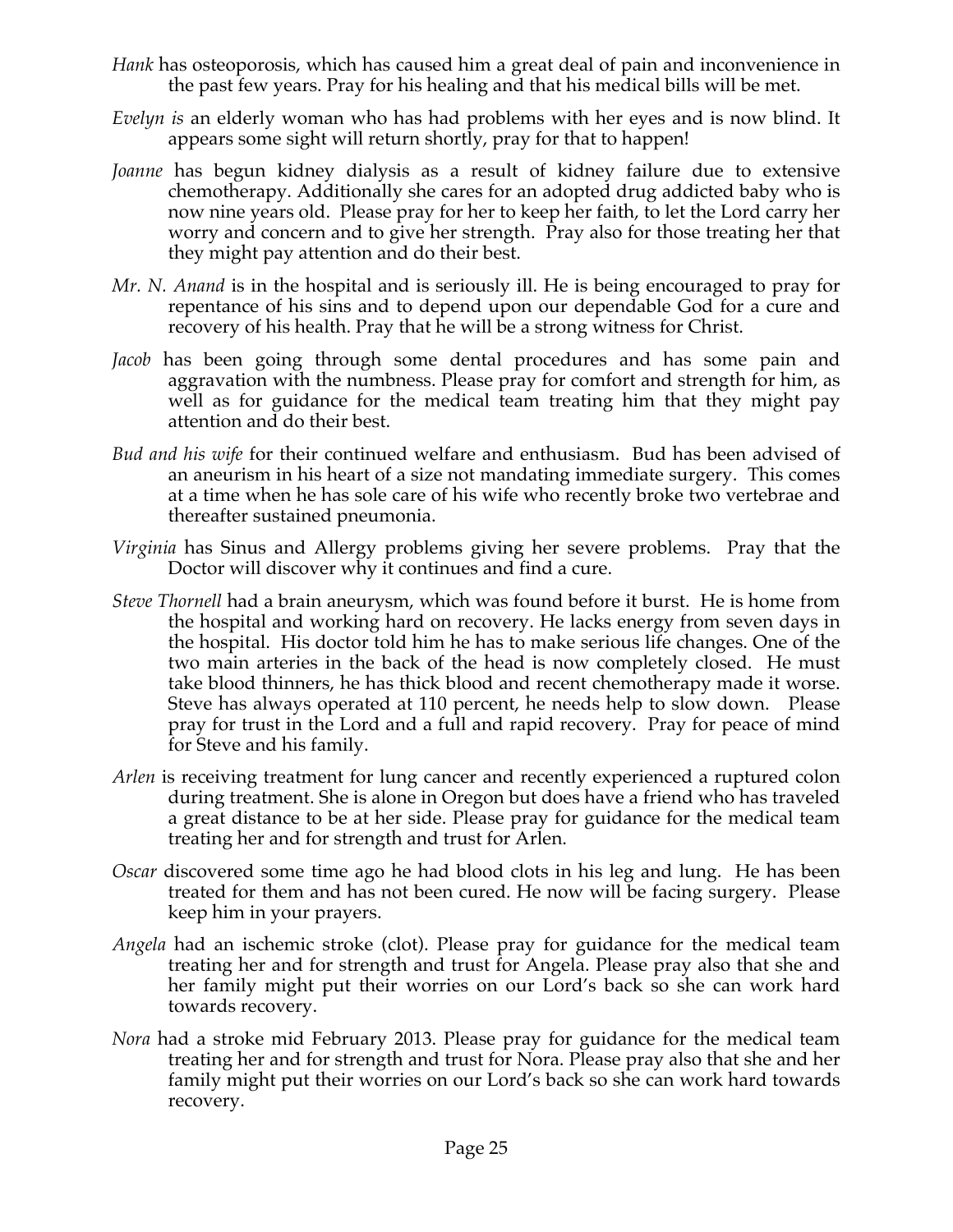- *Linda* has been hospitalized for several days with a gastrointestinal problem. Please pray for guidance for the medical team treating her and for strength and trust for Linda.
- *Dester* is suffering from unknown skin and diseases. Please guide the medical team treating him to find out what the problem is and cure it. Pray also for Dester to trust in the Lord.
- *Lee* has Arterial Fibrillation, sheis doing much better and she and her family thank you for your prayers. Her pain level is high and some medications have bad side effects. Please continue her in Prayer in the weeks ahead as she heals.
- *Nell* recently adopted two children and has just been diagnosed with multiple myeloma.
- *Mary Lou* has been suffering with seizures. She was in the hospital with a 24 hour monitor and is being sent home from the hospital with two medications and orders to return in 2 months for another MRI to review whatever is going on in her brain. Please pray for guidance for the medical people treating her, as well as peace of mind and trust in God for her and her family.
- *Kathleen* has spent the last two weeks in the hospital. She has been diagnosed with colitis, shingles and possibly colon cancer. Pray she will be comfortable and begin to heal.
- *Rachel* has Mitochondrial Myopathy. This is a hereditary disease of the muscles and they do not have a cure for it. Part of her pain is her family does not believe she is indeed ill, as she appears to be just fine. Please pray her family will learn the truth and be supportive of her; pray also the medical people treating her will find the right measures to minimize the disease. Most particularly pray for Rachel's trust in God.
- *Nicolas* is in the hospital with serious symptoms of a heart disorder. Please pray for peace of mind for him and guidance for the medical team looking for the cause and cure.
- *Juanita* is a young girl who was in a coma because of a blood disease. She has not come out and is gaining strength. They are awaiting results from blood samples. Her family thanks you for your prayers and asks that you continue.
- *George* had foot surgery. Please give thanks for the surgery and pray for a full and rapid recovery.
- *Nellie* is in the emergency room of a hospital in a great deal of pain. Please pray for peace of mind for her and guidance for the medical team looking for the cause and cure.
- *Lauralee Meade* underwent a lumpectomy on Friday after Thanksgiving. A further anomaly has been discovered and she had additional preventative radiation treatment. Please pray for a complete remission of the cancer. Pray also Lauralee will maintain her great attitude and trust in God.
- *Bill, Sara's husband,* had a third abdominal surgery on 22 November 2011, to remove a tumor. Bill is doing better keeping the doctor's instructions, for which we are all grateful, including taking chemotherapy once a day for one more year. He has decreased the consumption of alcohol and eating at least mostly properly. Please pray for help for him to continue do all this. Please pray also that Bill might turn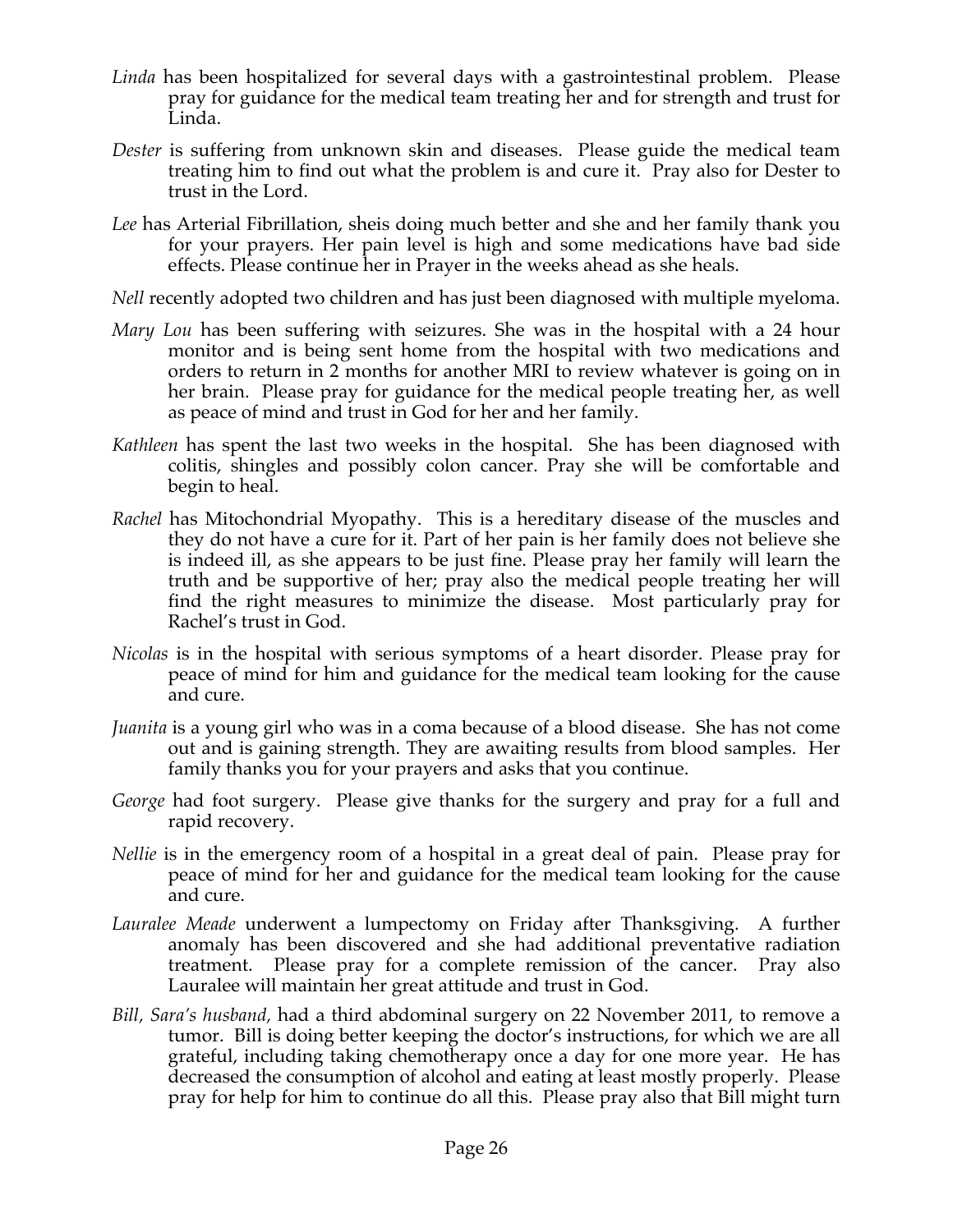his heart outward to help those around him, as well as live a long and healthy life to the honor and glory of God. Pray also for peace of mind for Bill and his wife Sara.

- *Kay Denton* (Mrs. Kay) has had another chest infection, perhaps viral, this one is pretty bad. Please pray for her full and rapid recovery and for her ability to breathe to return quickly. Please pray for continued peace of mind for Mrs. Kay and her family. Give thanks for her trust in the Lord and her positive attitude.
- *Matt Alcantara*, age 16, came back with ZERO SCANS again in August 2014! Matt has Osteosarcoma (bone cancer), a very rare and often lethal form of cancer with limited treatment options. This is a disease that is about 90 percent fatal in a couple of years. He has no hip joint on one side, but he walks and swims! Courage? Guts? You bet! Please also give thanks for the great faith of Matt and his entire family. Their faith and trust is a wonderful example for each and every one of us. But, now is not the time to stop praying. Actually, it never is the time to stop praying!
- *Judith Clingwall* is afflicted with Multiple Sclerosis (MS). She is currently in Laurel Place, an extended care facility in Surrey, British Columbia. Judith's condition has worsened recently. Please pray for her to take an active part in her own life, for her strength, peace of mind, trust in God and remission of the disease so she might return home to her family. Pray also for strength for her husband Martin as he deals with all the problems and stress of Judith's situation.
- *Vince (age 15),* reoccurrence of Osteosarcoma, recent testing found a nickel sized tumor in his lungs. The doctors are consulting with a specialist in Houston. Please pray for guidance for the medical team and for peace of mind for Vince and his family.

### *Healing and Patience*

- *Diane* spent a month in the hospital because of an inability to breath., due to Chronic Obstructive Pulmonary Disease (COPD) apparently from chronic bronchitis. She is home, still very weak and learning to live with this progressive disease. Pray she will let the Lord help her be calm in her new circumstances and that healing will come.
- *Kym* (43) has various hip problems which seems to be related to osteoarthritis. And, her mother *Ruth* is in the early stages of dementia. Pray for guidance for those treating both of them, as well as patience and trust in the Lord for both of them.
- *Christopher* has had problems with his leg for some time. Now he has to have it casted and it will stay that way for what to him seems an interminable time. Pray for patience and peace of mind for this young man who has much he wants to do.
- *James* for the Lord's healing of health issues and give a remedy for many personal challenges at the moment

# *Thanksgiving and Continued Healing*

*Shamu* had surgery on 20 October 2015, for a disruptive colon. Please give thanks for the successful surgery and pray for her full and rapid recovery. She is having some problems with post surgical infection, please pray for that to be overcome and pray also for her to continue her trust in our Lord as she goes through this difficult time.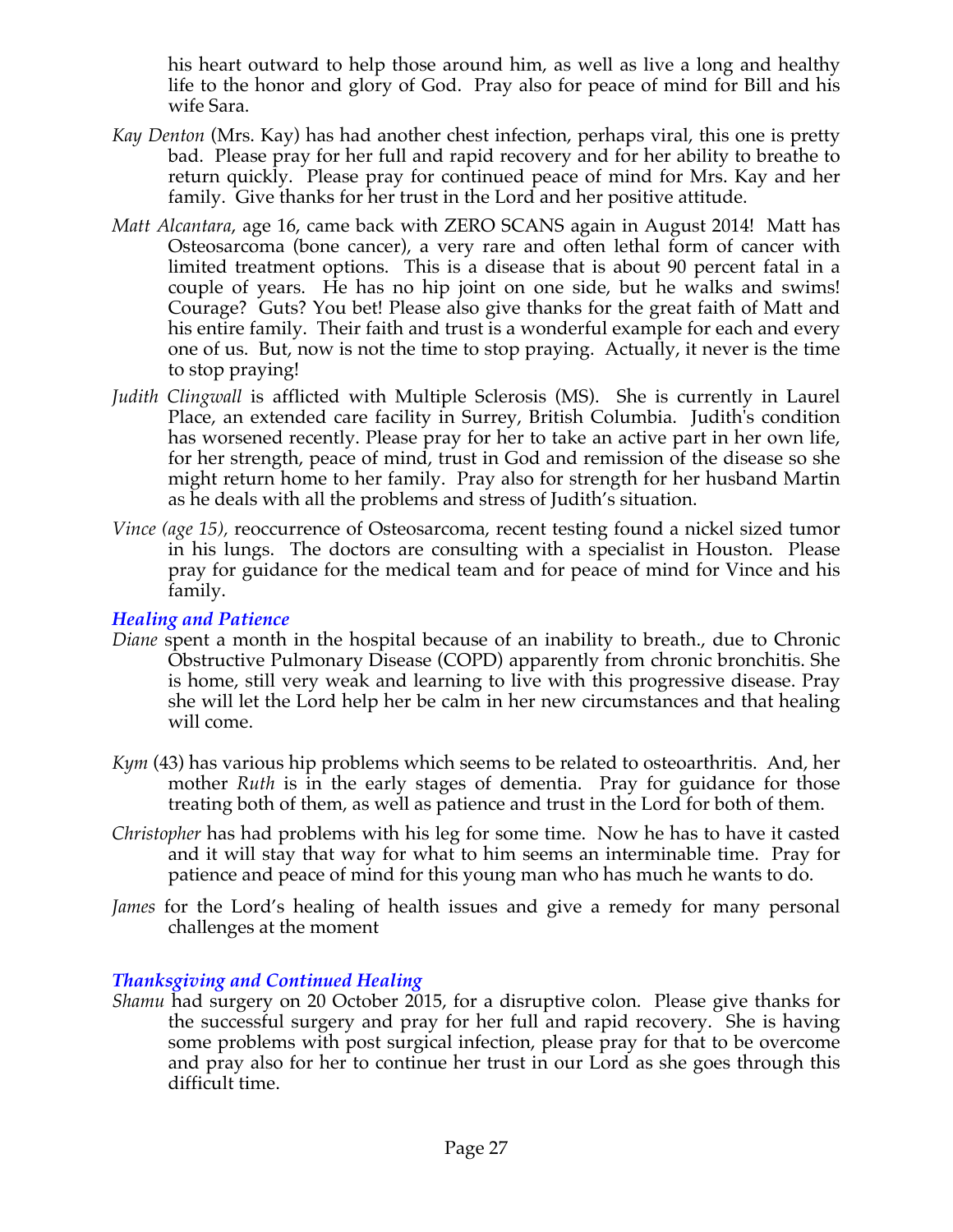- *Ruby* broke her hip on 10 December 2015, surgery was successful. Please give thanks for the successful surgery and pray for her full and rapid recovery.
- *Terry* was undergoing radiation treatment for cancer, which he had to stop to amputate his leg below the knee due to diabetes. The surgery was successful, he has been fitted with a prosthetic leg and foot. He is in good spirits and positive about the remainder of his treatment. Please join Terry and his family in giving thanks for the successful surgery and continue to pray for his return to radiation treatment and then to chemotherapy, ask God to give Terry, his wife and seven year old son trust in him for peace of mind and heart, as well.
- *Cynthia (Cindy) Olufson* (Melanie Zimmer's sister) had surgery to remove Harrington rods put in her back 25 years ago because of an infection. The surgery went well, please give thanks for the great result and pray for a full and rapid recovery for Cindy.
- *Daisy Lee* is recovering from necrotizing fasciitis, which manifested on 30 January 2015, causing the loss of her right arm and her left hand, as well as parts of both feet. This is very very hard, but Daisy has kept her faith. As she becomes more well, less in people's thoughts and prayers it will be a lot tougher for her. Please pray for strength for her and her family and friends as time moves on. Her family is thankful for all the support they have received during these past couple weeks and hopes all will continue to pray for Daisy's speedy recovery.

Pray for peace of mind and trust in God for Daisy's family, her husband and children Tiffany and Chris.

- *Michael Lenahan* known to all as *Bullet* was hospitalized on 18 March 2015, and had a stent placed in a cardio artery. All went well and he is recovering nicely. Please give thanks for the great result and pray for a complete and rapid recovery for Bullet.
- *Janet Jessup* had a stroke on 3 July 2014 and heart problems that were causing huge issues for her. They seem to have gotten her stabilized and she is going home from the hospital. Please join the entire family in giving thanks for this wonderful development. Please pray for those treating her to find the appropriate treatment and for trust in God and peace of mind for Janet and her family, in particular her husband of 43 years, Rev Roger Jessup, retired minister of Saint Joseph of Arimathea Anglican Orthodox Church.
- *Arch Crittenden* has Multiple Myeloma (cancer cells in bone marrow); without this treatment life expectancy is one to two years. The treatment has apparently been effective. Arch and his lovely wife Kathy ask that you pray for their trust in God to remain strong and for a good outcome.
- *Sam* had surgery on his entire large intestine that had become infected. At the time of the operation he was just hours away from a complete organ shutdown. He had had turmoil in his life over the years. Sam is now in the ICU and his Minister visited him and explained to him God had given him another chance for him to make things right with his Lord. Pray for his good health and his spiritual life with Jesus.
- *Ian* had surgery to remove excess skin rendered a nuisance by controlled lost of 200 pounds. Please give thanks for the successful result and for those treating him to have paid attention and done their very best on the lengthy surgery, taking the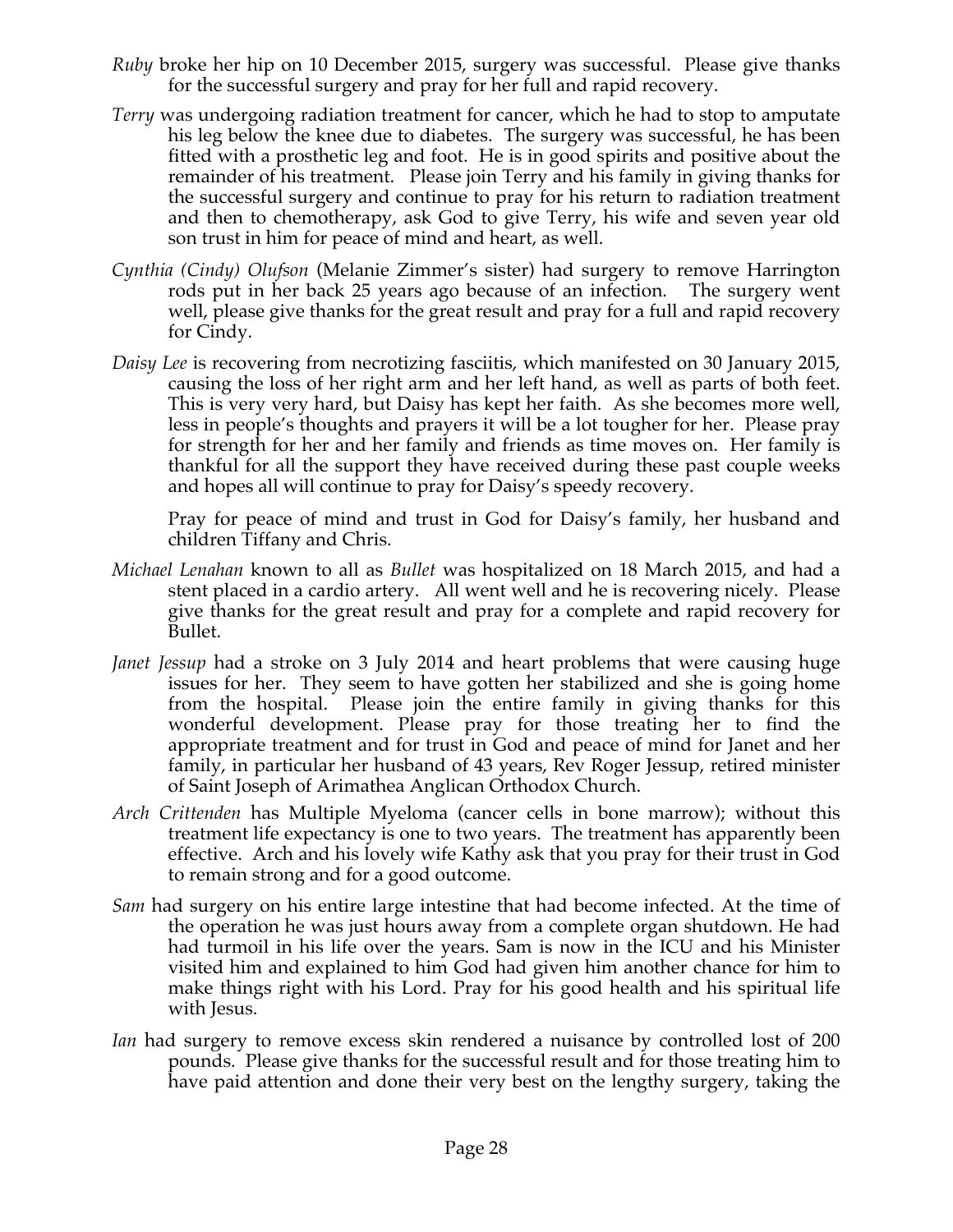best possible care of him. Please pray for his continued recovery and strength for his Mother who will be in charge of his after care.

- *Jenniffer* had surgery for breast cancer on 15 October 2014, which seemingly went well; please give thanks for that. She has had other complications which preclude her from making a full recovery in particular, the reconstructive surgery seems to have gravely affected her back muscles and nerves, resulting in both very limited mobility and extreme pain, the drugs are making her terribly sick; please pray those will be overcome. Pray for help for Jenniffer to keep her trust in the Lord and let Him carry her worry and concern as she recovers. Please pray also for strength and courage for her family as they try their best to help her.
- *Mary Thornell* has been battling colon cancer for three years now, she is currently treating at the City of Hope. Things seem to be going well, the numbers seem headed in the right direction. Please pray for guidance for those treating her, as well as strength, guidance and peace of mind for Mary and her husband Jim, as well as daughter Janice and son Jimmy, as she undergoes treatment.
- *Jim Thornell (Jet)* seems to have recovered from the five stomach ulcers and now is dealing with blocked coronary arteries and taking care of Mary. Please give thanks for the great result and also for the strength, guidance and peace of mind our Lord gave Jet and his wife Mary, as well as daughter Janice and son Jimmy, as he underwent treatment.
- *Elma* is suffering from cancer. She was taken home from the hospital on the advice of her Doctor. We were asked to pray that Elma's remaining time here on earth might be good and that Elma and family might put their trust in the Lord and let Him carry their worry. Since then, Elma's Bishop told us a great Miracle of the Lord is working over Elma. Doctors sent her home to die, but now she seems to be doing all right. On behalf of her, thank you for all of your prayers. Please continue praying for her complete healing.
- *Dennis* has heart problems; now the medical people treating him discovered a large mass on his liver which turned out to be a cyst! Please give thanks for this great development and pray for peace of mind and trust in the Lord for Dennis and for God's guidance for the medical people treating him that the contemplated surgery might go well.
- *Dwight* had major oral surgery, for which he gives thanks. He is recovering slowly and asks your prayers to speed the process.
- *Mike* is a veteran who has served his country when she called. Please pray he will open his heart to God so He can make Mike's crooked road straight and pull him towards the summit rather than to the pit.

# *Business*

*Mark's* business is in difficulty. He works in a shrinking field, of which he is one of the country's true masters, but there is little work available. He asks that you pray that he can find a way to survive in his industry, which he loves and needs his talents. Pray he can find new sources of business and new ways of doing things, perhaps someone to partner with to better use his talents. Pray also for those who work for and with him that they might do their best to help.

# *Financial Guidance and Employment*

*Anne* is unemployed and just interviewed for a position. Please pray she will be employed, if not at this position then that this interview will lead to better prospects. Pray for her ot be encouraged and strengthened by the Holy Ghost.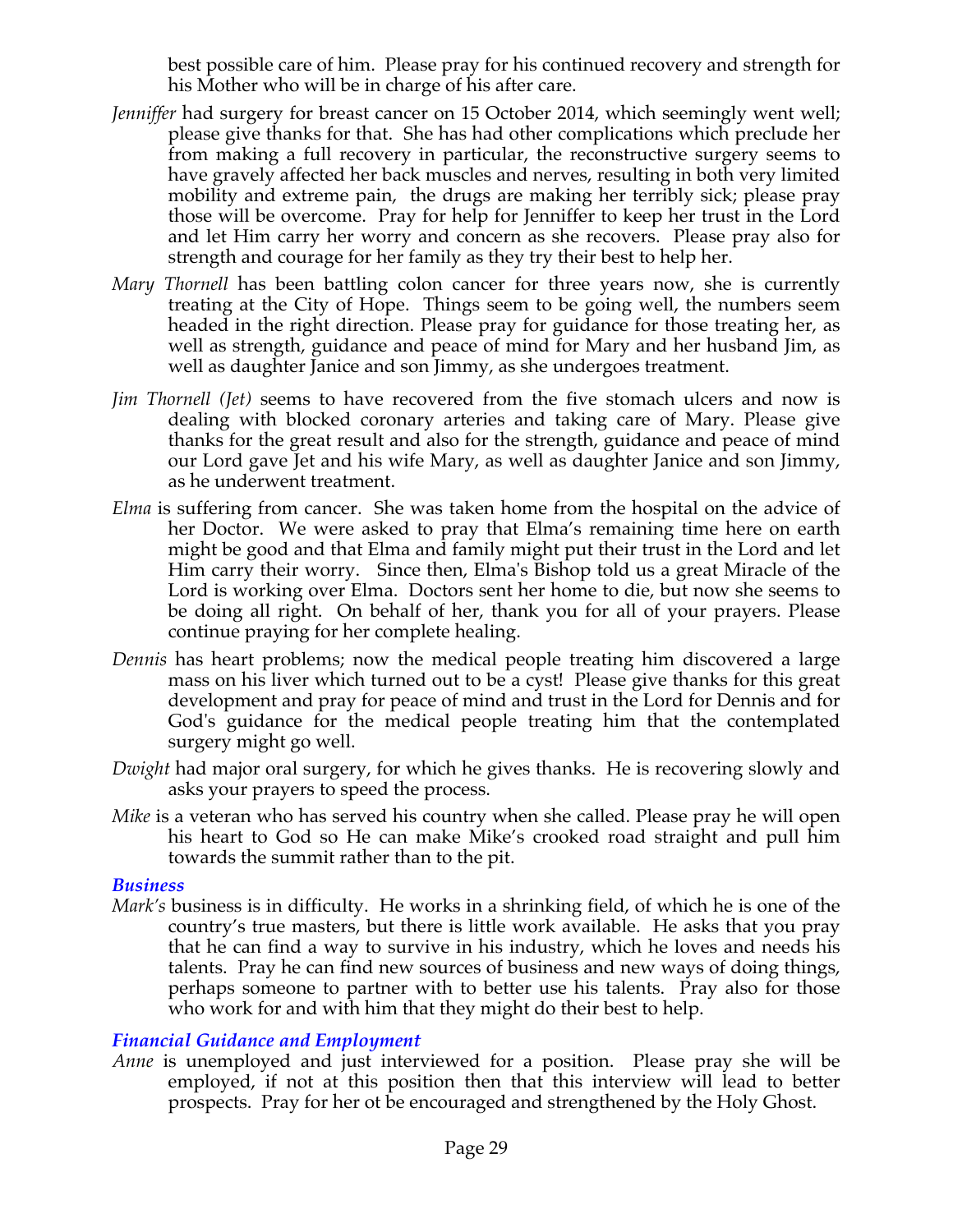- *Doug* recently became unemployed from his job of 18 years. He has been applying for jobs, but unable to get one at this time. His wife is working; this is not enough for the family. Please pray he will find employment with a firm that will be able to use his considerable skill and hard work to benefit both the firm and the family.
- *Catherine and Lewis* are at a low ebb due to a struggle for employment. Your fervent prayers will be appreciated.
- Lori is considering a potential change in her employment. Please pray for God's guidance in considering all aspect of her potential work.
- *Sara* is concerned about the future with her company. She would appreciate prayers for her continued employment and that her firm might find more and better ways to use her considerable skills.

# *Financial Guidance and Healing*

- *Clark* is in need of salvation; for God's Will to be done in his life. Pray his family will be blessed with the financial miracles that come from doing His Will.
- *Timothy and Sharon* had their home foreclosed the morning of 15 April 2014. They are experiencing spiritual, emotional and financial crisis at the current time. Please pray for God's guidance as to how they might handle the financial difficulties in which they have found themselves and more importantly have them draw closer to God and each other.
- *Linda, Rick, Christian and Sawyer* are a family experiencing spiritual, emotional and financial crisis at the current time. Please pray for God's guidance as to how they might handle the financial difficulties in which they have found themselves and more importantly have them draw closer to God and each other.
- *David and Lorna* are having financial problems. They are trying to find a smaller home which may be more affordable. *Lorna* has had an ongoing battle with brain cancer, her trips back and forth to the hospital have drained their finances to the point they sometimes struggle to have enough food in the house. Pleaser pray for Lorna's healing and guidance on how they might handle the financial difficulties in which they have found themselves.

# *God's Strength and Peace of Soul*

*Charlie McCormack* is really feeling down as the holiday season approaches. He cannot say why; on the one hand knowing rationally things are pretty darn good and on the other hand feeling what he knows to be irrationally that doom is impending. He asks your prayer that the Holy Ghost might fill his heart with light and drive the darkness far away.

# *Guidance*

- *Thomas* recently learned as the result of a parole violation he will not be allowed to return to society for the remainder of his life. He is despairing and fearful of his inability to cope with this new news and God's plan for his life. Please pray he will be able to work with God to live with the choices he has made and go forward.
- *Shyla*, age 8, has been suffering for five years with OCD (Obsessive Compulsive Disorder). She is extremely disturbed and thinks she would be better dead; pray the Holy Ghost will bring an understanding of what our Lord Jesus Christ expects from her so she can have peace of mind and give her family guidance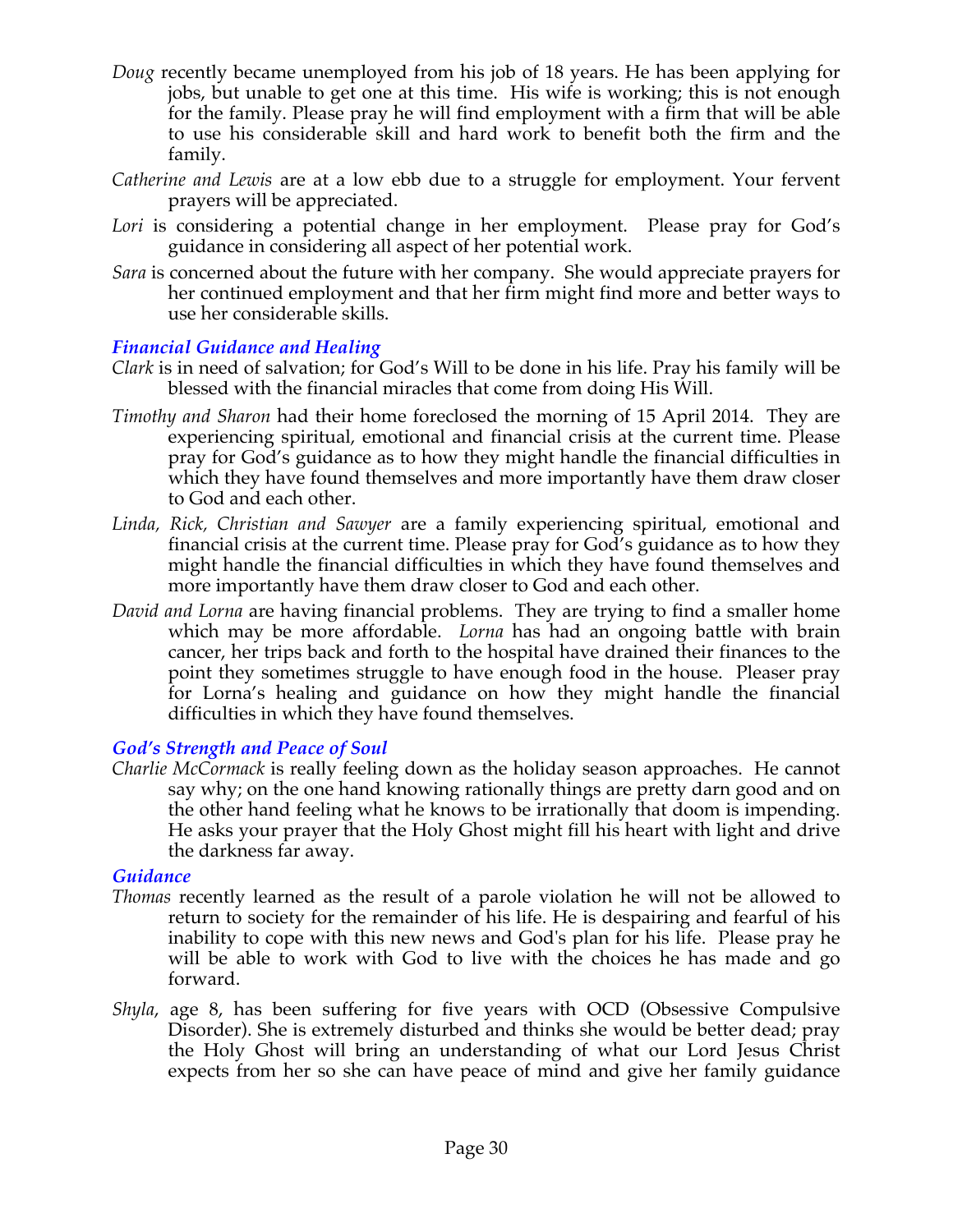that they can find someone who can help Shyla with her problem and that all the family will remember God's love for them.

- *Anne* has been helping a woman; the woman has turned against her and become very mean. Pray she will better realize God is with her and that He will help with the problems.
- *Holly and her two sons Brandon and Bailey* need your prayer. Holly is in need of employment and her two sons have turned their back on God and are walking into the world and making their way down that broad smooth boulevard which leads to The Pit. They now wish to be not only in the world, but of the world. Please pray Holly will remain strong and preserve in her faith and that she can find help in the Holy Ghost to help her return her sons to the Word in which they were raised and back to that narrow path that leads to the summit; help them to distinguish fun from happiness and to see the signs of Donkey Island before it is too late for them to turn back.
- *Maria Legumana* will graduate with a Bachelor of Education Friday from the University of the South Pacific Fiji. The ceremony will be in Honiara Solomon Islands so her family will be able to be with her. Pray that she will continue to seek God's guidance as plans for the future come into her life.
- *Cam* has gotten into some of the issues being with the wrong crowds, too much dinking and making the wrong decisions. Pray he will ask God to send the Holy Ghost in to straighten things out and he will listen when He speaks to him.
- *Paul* recently had his large toe amputated due to diabetes and is having a difficult recovery filled with fear about dying. He recently accepted Jesus as his savior and his family Rosie and Brenda are very grateful. Pray for strength for both Rosie and Brenda who are staying by his side through it all encouraging him on.
- *Steve* is addicted to alcohol, pain pills and gambling. Pray for wisdom, courage and strength to stick with treatment and follow God's plan for his life.
- *Eli* has some mental issues and has lost his way. He was admitted to the hospital for psychological evaluation to get a proper diagnosis and medications and has been discharged. He has yet to come to grips with the demons chasing him. Pray he will return to the Lord and his family. Eli's brother *Carl* has gotten little to no support from the family, he being the one to get Eli into treatment. Daughter Katie seems to be the least helpful. Pray they will ask God to send the Holy Ghost in to straighten things out and they will listen when He speaks to them. The family has been open to the Prince of Darkness and needs help.
- *Debbie* has family problems that must be dealt with and she asks God's guidance in making the correct decisions and how to stand.
- *Edward (45)* had the opportunity to meet with a Christian during the conversation she discovered Edward had some background about God but thought He was not relevant to this day. Edward asked many questions about the Bible and was surprised at the answers and continued to ask questions. They both went their separate ways and the Christian told Edward that she would pray for him. Will you join in prayer for Edward, please?
- *Michael and his Family* ask your prayers for wisdom as they are under trial and affliction to follow the law of the land and yet honor God in so doing.
- *Flora* is in remission with cancer, but has high blood pressure and fatigue. Flora's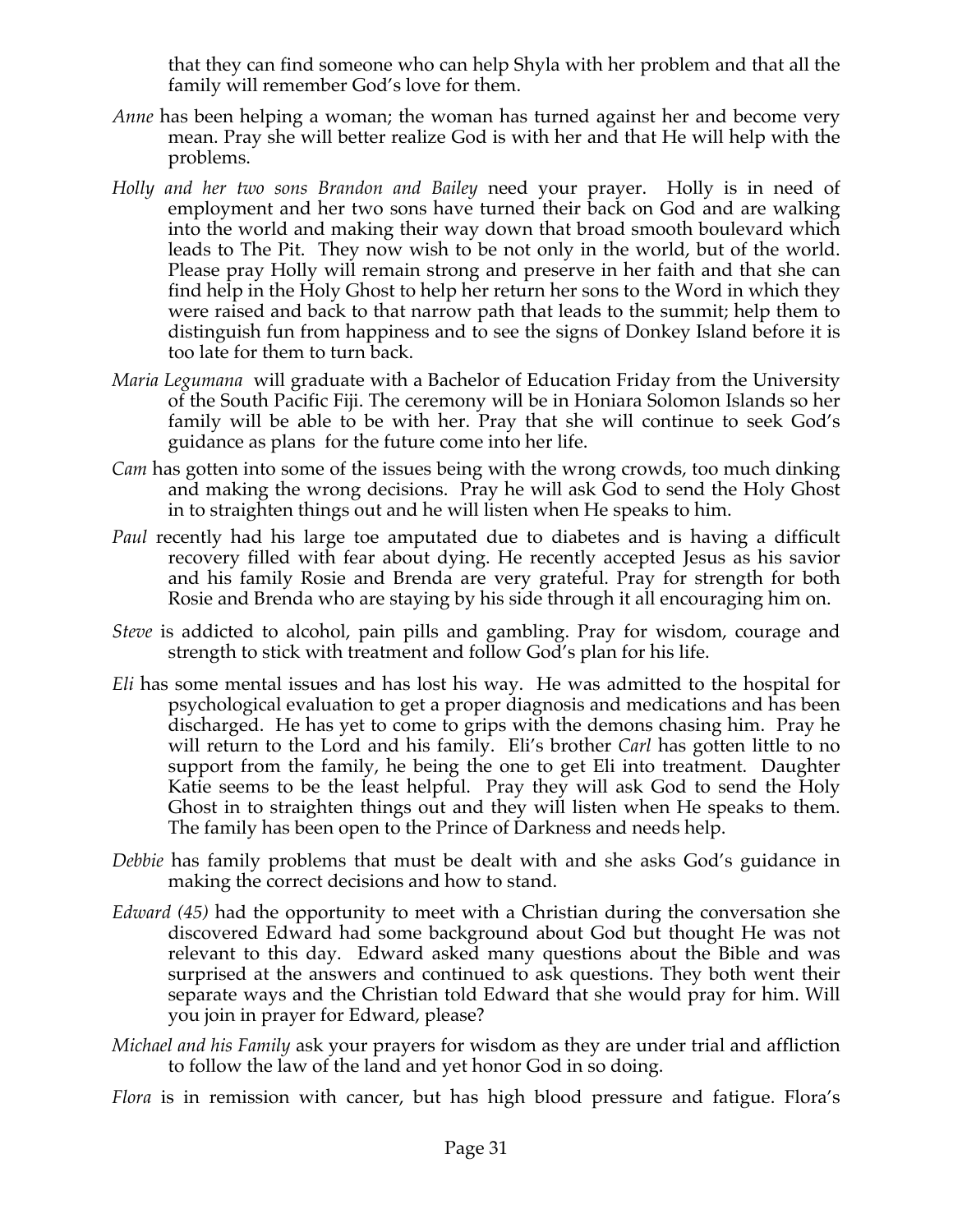Mother recently died and this has caused added stress. Please pray that she will be able to let God carry her worry and sorrow so she can do the things she needs to do.

- *Elizabeth and Gunner* need your prayers for their general well being. Pray they might see the Light of the Lord and let Him guide their lives. Pray they will open their hearts not only to the Lord, but to each other to become one in Him and happiness.
- *Eli* has lost his way both spiritually and mentally, please pray for him and his parents Ed and Barb, who are having great struggles seeing their son, go through these afflictions having brought up in a Christian home. Please pray his parents can find a way to help Eli.
- *Mitten* has a Christian talking to him about Christ. Mitten does not believe and does not seem to care. Please pray Mitten will see the light.
- *Kristen, Rickey and their two children* ask you to pray for grace, wisdom and understanding as they attempt to cope with infidelity, separation and possibly divorce as a result of backsliding from the Lord into the World.
- *Aaron* has a problem seeing is where his life should be leading him. Please pray he might open his heart to God's guidance and see what he needs to do to fulfill his potential and live his life in a manner which will bring true happiness to him. Please pray he can listen to his father Paul and those around him who want him to work hard and obtain a real education now rather than just coast towards oblivion.
- *Helene and her family* ask your prayers for them as they deal with the loss of Alan, husband and father.
- *Stephanie* seems to be very deeply into post partum depression after her baby was born prematurely. Please pray for her Mother in Law who is going a great distance to help Stephanie and her new Grandson. Pray that Stephanie will be able to direct her attention outward, rather than inward.
- *William* is an elderly man living with his Son and Daughter in-law. William is causing trouble in the family because of his demanding ways and continually using bad language. The family is at wit's end to know how to handle him and will appreciate your guidance and prayers.
- *Caitlin* is in the grip of the Prince of Darkness; she thinks there is escape from reality in drugs. The saddest part is that reality is not as she sees it. Her family is despairing as they can do nothing to help her and ask that you pray for the Holy Ghost to enter into heart and show her the need for change before it is too late.

*Nathaniel* is in spiritual turmoil. His family and friends will appreciate it if you will keep him in your prayers for him to find the root of his trouble and accept God's

- *Sam* and her *two children* that have been living in a shelter and are to lose their place there. Please pray a place will be found they can stay in and recover.
- Please pray *Darlene* will surrender her life to Christ.
- *Norrie* is facing daily exams in the weeks ahead. Pray for calmness and concentration and to do the best possible.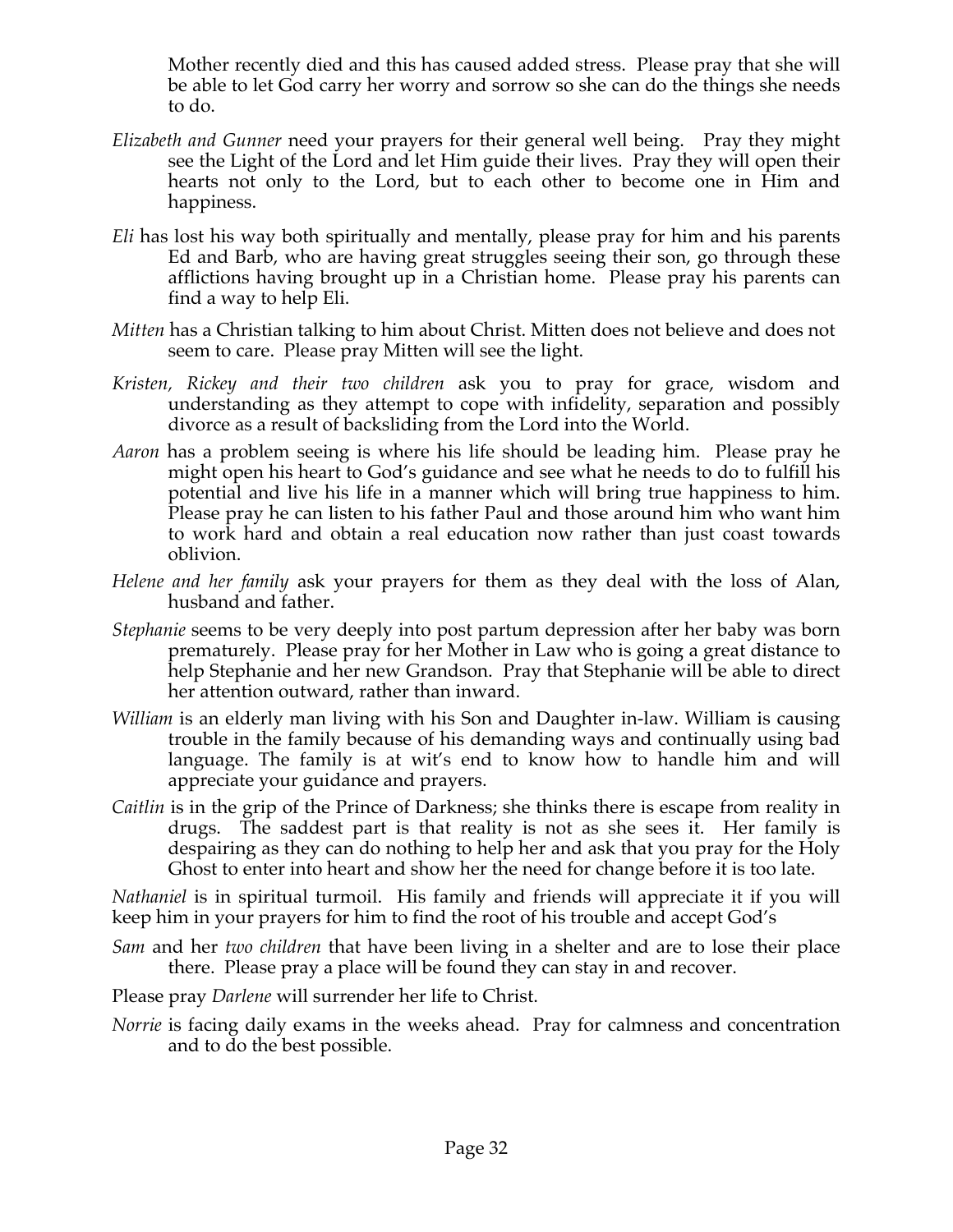- *Jonathan* is addicted to drugs. He is now in jail awaiting trial. His parents and friends will appreciate it if you will keep him in your prayers for him to find the root of his trouble and accept God's help to heal addiction.
- *Beth* is suffering from ungodly treatment in her marriage. Please pray God will guide her in her behavior, actions and thoughts that she might be able to lead her husband to God so her marriage might prosper to the benefit of them.
- *Jeanette* has had many members of her family die from diabetes and several are near death now. Jeanette does not know the Lord and is despondent and perplexed about her family and herself. Please pray she can open her heart to allow the Holy Ghost in to bring her knowledge and understanding.
- *Dr. Elizabeth Raj* is teaching a biblical approach to the psychological problems facing many in our society today. She is battling against the growing influence of worldly psychology adopted by the churches themselves. Elizabeth constantly stresses answers are found between the covers of that precious Book, the Holy Bible. Please pray for encouragement, strength, fortitude and courage for her.
- *Abigail* is a teenager who has behavior problems. She feels she is in an area of mental darkness. Please pray that she might look to God for help and not within herself.
- *Sara* asks that you pray for guidance for her as she deals with the stresses of her family and life. Pray that she can separate those things which she can affect from those things which she cannot and give her grace to accept that she cannot do everything and can only change those things within her control. She asks for God's help for her business so that she might remain gainfully employed while keeping up with the needs of her mother and husband and healing her own problems.

*Jacquie* to open her heart to God and accept His Love and Grace.

# *School Challenges*

Destiny, Blake and Janet

# *Anglican Orthodox Church*

# *Kenya*

The Anglican Orthodox Church is making plans for establishment of a presence in *Kissi, Kenya.* There are six parishes, a total of 161 members, 68 adults, 93 children with two ministers. Please pray for the church there and guidance for the people involved.

# *Indonesia*

Please pray for the Lord's will regarding the establishment of an AOC church in Indonesia.

# *Pakistan*

The forces of evil are strong in Pakistan. The force of God stronger. Pray for our Christian family there.

*Ernest Jacob* Presiding Bishop Pakistan

# *Serbia*

Rev. Igor Djurcik leader of Anglican Orthodox Church in Serbia asks us to pray for his students. He has excellent young people in Belgrade who are having services and classes on the Bible.

# *Philippines*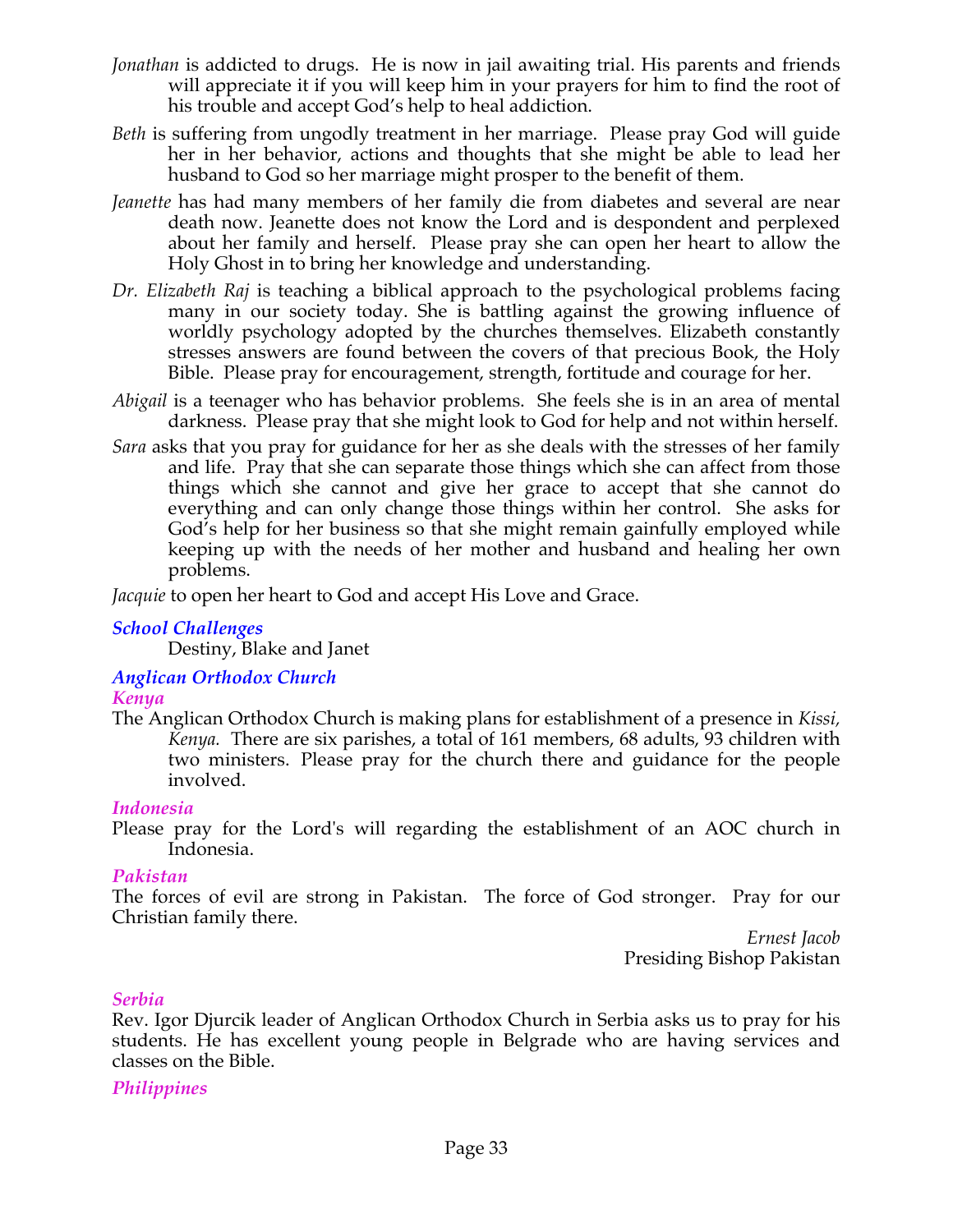Please pray a *Minister* will be found who would like to serve in Tabuk, in the Philippine Islands. The Anglican Orthodox Church has an established Church there and in the surrounding areas and need a Shepherd to lead the flock*.*

# *Diocese of the Epiphany*

*Saint Paul's, Moberly, Missouri* would like your prayers that the Holy Ghost might enter more fully into their hearts so that they might be more effective in spreading the Word of God.

# *Atlanta*

*Bishop Jerry* was in Atlanta, preaching at a church who has in attendance many members of another church founded in 1887 that has closed. Many of those are older, in their late 70s and early 80s. Please pray they will see this is a parish where they can be one with other believers. Please pray the Holy Ghost might enter more fully into their hearts so that they might see their way to come together.

# *Diocese of Virginia*

*Saint Joseph of Arimathea Anglican Orthodox Church* is under a lot of stress. We all are, but they need even more prayer. Rev Roger Jessup, their wonderful minister, had to retire as he was so pressed by the duties of a primary care giver, in addition to all the worries of this world. Pray for trust in God for each member of the parish and for them to find economic relief.

# *Armed Forces & Contractors*

Dustin (USAF - Middle East), Kristyna Thomas (Army – Fort Lewis, Washington), Airman Donny Patton (USAF - Hulbert Field, Florida), Jordan Brown (USMC – Fleet Marine Force - Pacific), Trevor Jennings (USAF - KC-10 Boom Operator – New Jersey), Trevor Di Marco (USN – Whidbey Island, EF-18 Pilot), Kurt Thomas (USN – Camp Foster, Okinawa), Ethan (US Army Airborne – Southwest Asia)

*Dustin* - USAF and has been in Kuwait for the last six months and during this time he was promoted to SSgt. Dustin is now on his way home to the USA for a visit and he and his family thank you for your prayer and ask you to continue as he serves his country and Lord.

# *For Our Country*

Our country has lost its way. Over half the people that vote, voted for a government that promises them things it cannot deliver in return for their souls which it can, will and does take. Our foreign policy backs the rise of Islam, we turn our backs on those who would follow God and arm those who murder them. Pray God will raise up a leader from among the people who can turn the country's course 180° and attempt to come back to God. Pray the people will recognize that they are headed down a smooth wide road into the pit, a road that will get smoother and smoother, steeper and steeper until the only possible way is down. Down, into the depths of the pit. Pray people will recognize there is:

- One True and Triune God who is goodness in and of Himself
- All religions are not equal
- All ways of life are not equal;
- The Bible holds the Key to Life;
- All rights come from God, not the State;
- Good;
- Bad;
- Evil;
- Right;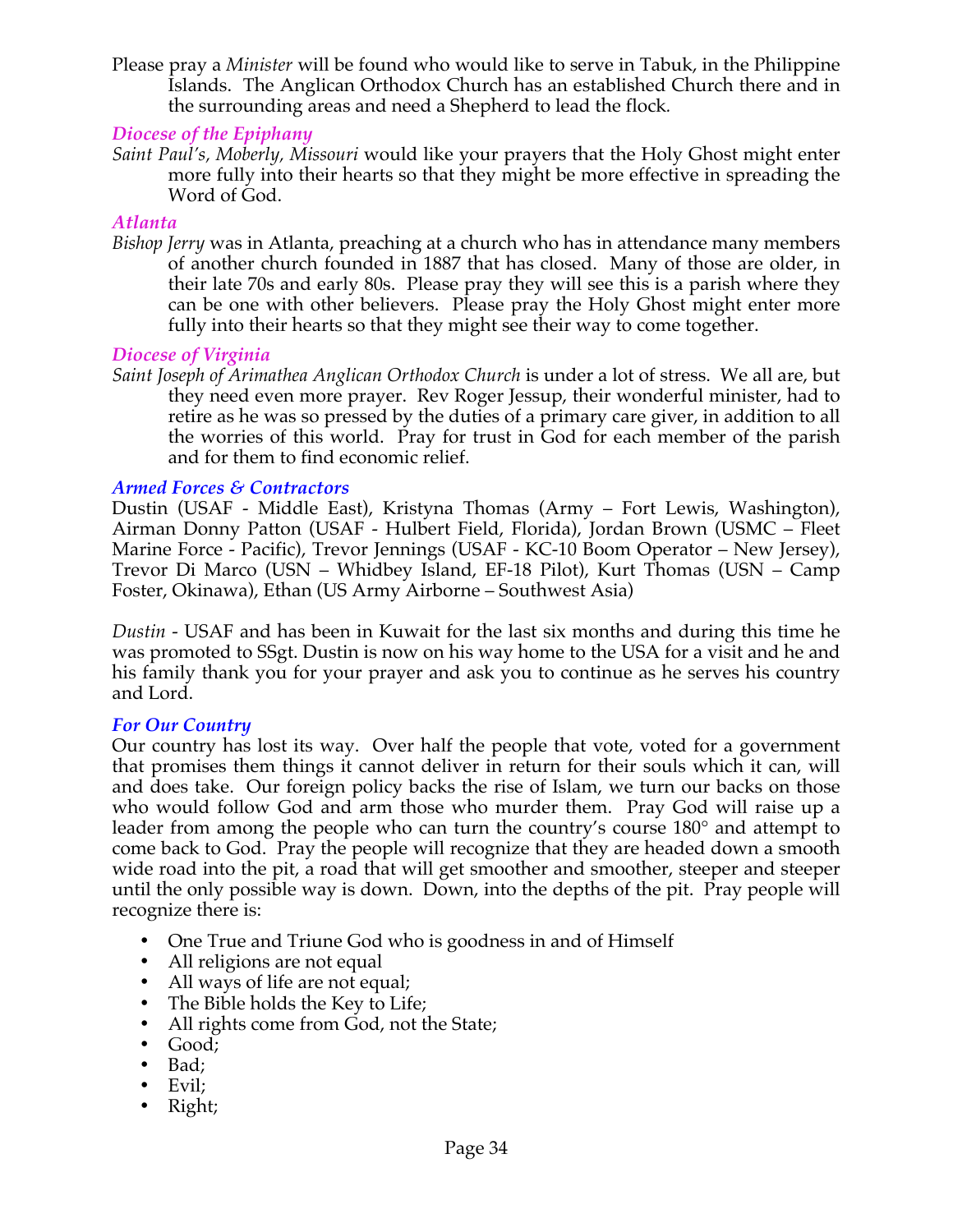- Wrong;
- Allah is the Devil;
- Abortion is no more than sacrifice of children to Baal.

Pray this recognition will not come too late. Pray we will, each of us, do our duty to God, Country and Family, putting His Honor above all.

# *Persecuted*

- The Islamist group (ISIS) took over Quaragosh, the biggest Christian city in Iraq; 164 men, women and children were beheaded. People ask where is God? The real question is where are the people to enforce God's will. Pray the people of the world will see Allah for who he is, the Devil. Pray for those who remain behind that they might find a way to safety.
- Around the world, Christians are under attack, not only in the Muslim world, but from Hindus and others in India. Also, they are under continual attack in the name of "Separation of Church and State" in the western world, as it becomes actively atheist or pro-devil buddy. Please pray for God's guidance and protection for all persecuted Christians and those around them.

# *Education*

*Thomas Dabney* is attending Delta State University in Cleveland, Mississippi, to finish his Bachelor's Degree. Please pray for Thomas to focus on education and do his very best at school.

# *Thanksgiving*

*Hope DeLong, JB Alexander, Eric Popper* and others give thanks for safe travel this past week to the San Diego.

# *Various Special Requests*

- This is a horrible time for the *people of India, Christians in particular*; they are having problems with Hunger, Bank Closings, Transportation and Schools not functioning. Pray for the Leaders and Members of our Church in Eluru Andhra Pradesh. Pray their basic needs will be met and God will be close to them in this time of need.
- We ask that you pray, please ask God that the Holy Ghost might give you insight into how you might make the lives of your friends and family better. Remember helping others is not just those who you don't know!

*The near future, as well as Next Sunday*

20 December 2015 – Fourth Sunday in Advent – Holy Communion - Service start time 1000 (10:00 am); welcome or gathering songs before the service at 0945 (9:45 am); **Time 1000 (10:00 am); Location – 10603 Burrell Way, Descanso, CA**

25 December 2015 – Christmas Day – Morning Prayer - Service start time 1000 (10:00 am); welcome or gathering songs before the service at 0945 (9:45 am); **Time 1000 (10:00 am); Location – 10603 Burrell Way, Descanso, CA**

26 December 2015 – Saint Stephen – Morning Prayer - Service start time 1000 (10:00 am); welcome or gathering songs before the service at 0945 (9:45 am); **Time 1000 (10:00 am); Location – 10603 Burrell Way, Descanso, CA**

27 December 2015 – Saint John – Morning Prayer - Service start time 1000 (10:00 am); welcome or gathering songs before the service at 0945 (9:45 am); **Time 1000 (10:00 am); Location – 10603 Burrell Way, Descanso, CA**